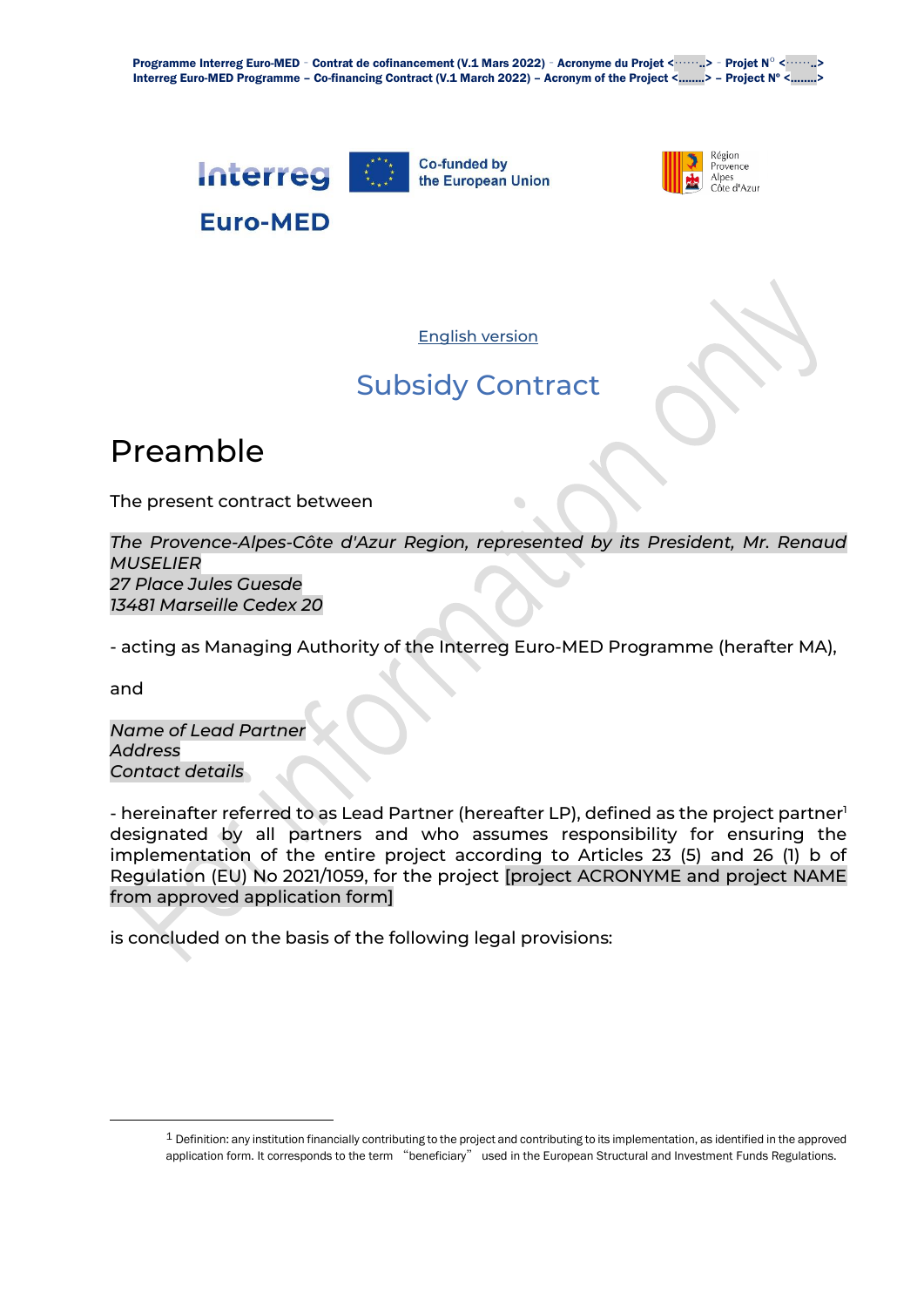# List of abbreviations:

- Programme Interreg Euro-MED
- AA –Audit Authority
- EC European Commission
- EU European Union
- JS Joint Secretariat
- LP Lead Partner
- MA Managing Authority
- MC Monitoring Committee

 $\bigcirc$ 

- NA National authority
- PP Project Partner (PPs Project Partners)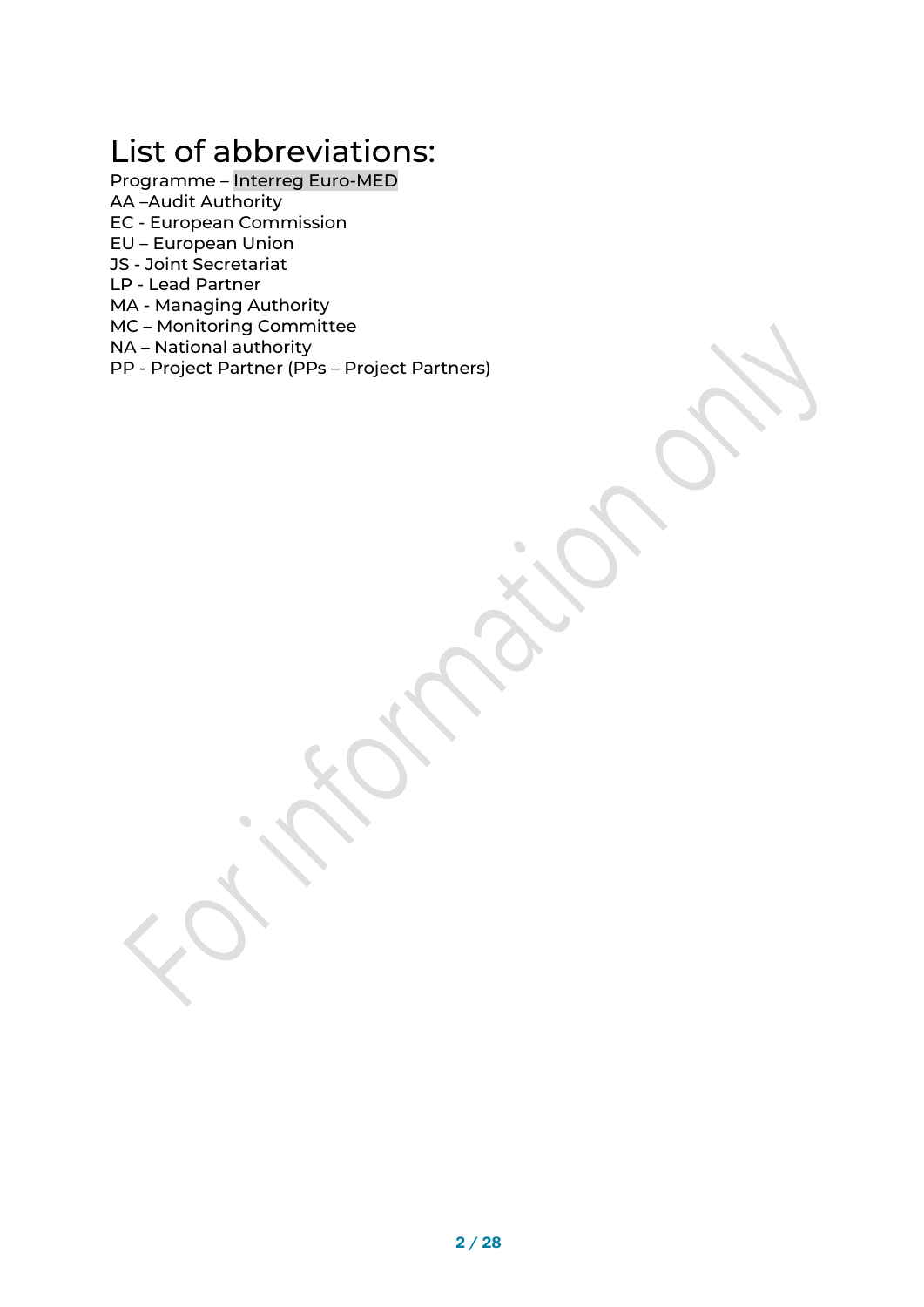## Articles

### Article 1: Legal framework and contractual basis

The following legal provisions and documents constitute the contractual basis of this subsidy contract and the legal framework applicable to the rights and obligations of the parties to this contract, for the implementation of the project [project ACRONYM]:

- Regulation (EU, Euratom) No 2018/1046 of the European Parliament and of the Council of 18 July 2018 on the financial rules applicable to the general budget of the Union and repealing Council Regulation (EC, Euratom) No 966/2012, together with related Delegated or Implementing Acts;
- The European Structural and Investment Funds Regulations, Delegated and Implementing Acts for the 2021-2027 period, especially:
	- o Regulation (EU) No 2021/1060 of the European Parliament and of the Council of 24 June 2021, laying down common provisions on the European Regional Development Fund, the European Social Fund Plus, the Cohesion Fund, the Just Transition Fund, and the European Maritime, Fisheries and Aquaculture Fund and financial rules for those and for the Asylum, Migration and Integration Fund, the Internal Security Fund and the Instrument for Financial Support for Border Management and Visa Policy, and repealing Council Regulation (EC) No 1303/2013, and any amendment;
	- o Regulation (EU) No 2021/1058 of the European Parliament and of the Council of 24 June 2021 on the European Regional Development Fund and on the Cohesion Fund, and repealing Regulation (EC) No 1301/2013, and any amendment;
	- o Regulation (EU) No 2021/1059 of the European Parliament and of the Council of 24 June 2021 on specific provisions for the European territorial goal (Interreg) supported by the European Regional Development Fund and external financing instruments, and repealing Regulation (EC) No 1299/2013, and any amendment;
- Regulation (EU) 2016/679 of 27 April 2016 on the protection of natural persons with regard to the processing of personal data and on the free movement of such data, and repealing directive 95/46/EC (General Data Protection Regulation, GDPR);
- Regulation (EU) No 2021/1529 of the European Parliament and of the Council of 15 September 2021, establishing the instrument for Pre-Accession Assistance (IPA III), hereinafter referred to as IPA III regulation;
- Articles 107 and 108 of the Treaty on the Functioning of the European Union,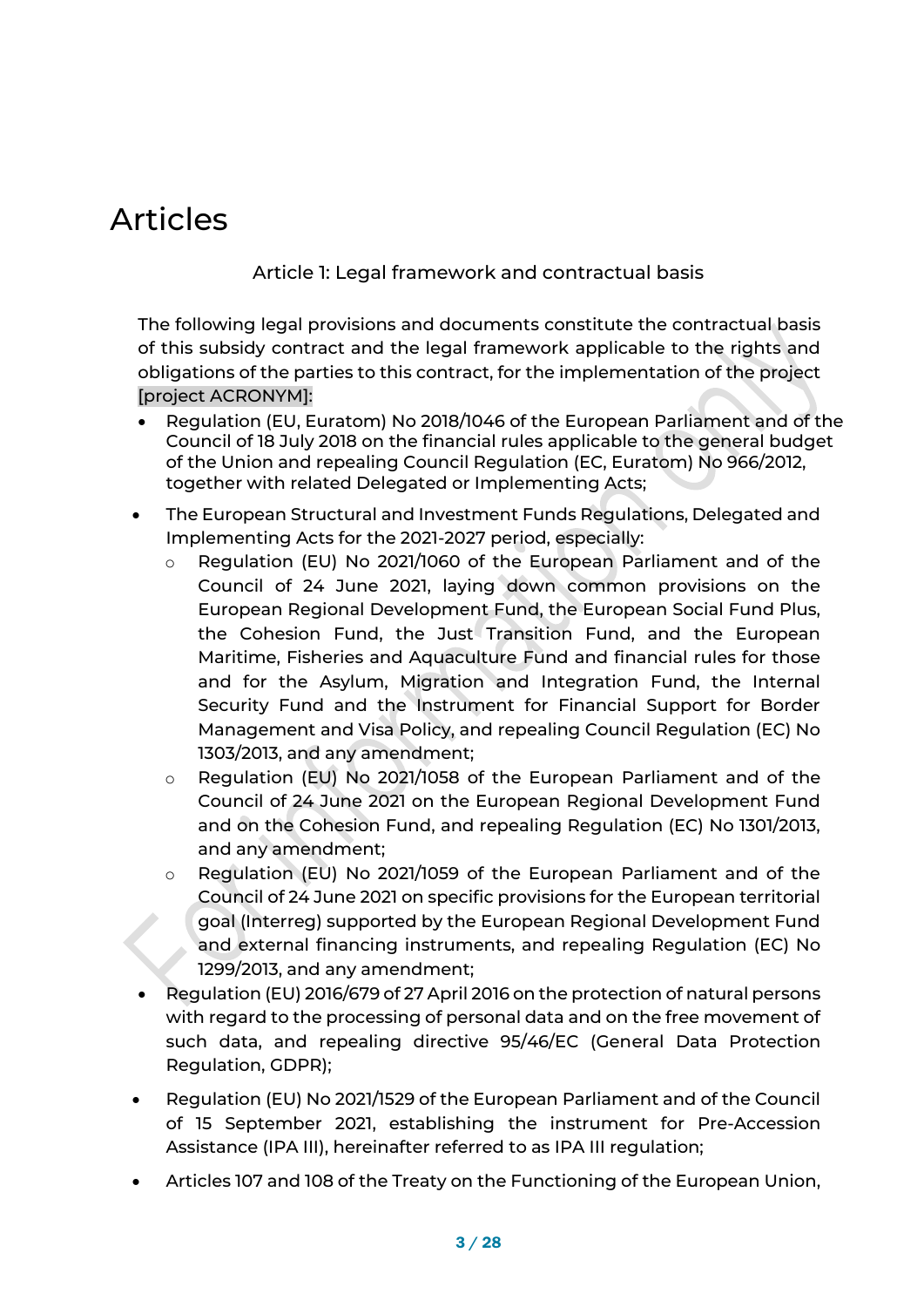- Commission Regulation (EU) No 1407/2013 on the application of Articles 107 and 108 of the Treaty on the Functioning of the European Union to de minimis aid,
- Commission Regulation (EU) 2021/1237 of 23 July 2021 amending Regulation (EU) No 651/2014 declaring certain categories of aid compatible with the internal market in application of Articles 107 and 108 of the Treaty;
- Delegated and Implementing acts, as well as all applicable decisions and rulings in the field of state aid;
- All other EU legislation and the underlying principles applicable to the LP and the Project Partners (hereafter PPs), including the legislation laying down provisions on competition and entry into the markets, the protection of the environment, and equal opportunities between men and women;
- Financing agreements (updated by programmes), including date (for any programme including NDICI and/ or IPA funds) signed between the Interreg Euro-MED Programme's Management Authority, and the IPA countries;
- Deliberation no. 21-363 of 2 July 2021 of the Provence-Alpes-Côte d'Azur Regional Council delegating powers to the President of the Regional Council, in particular to proceed, with the allocation and implementation of subsidies linked to the management of European funds for which the Region is managing authority;
- The deliberation n°XXXXX of the Provence-Alpes-Côte d'Azur Regional Council allowing its President to sign the present contract written in the two official languages of the Programme, French and English;
- National rules applicable to the LP and its PPs and their activities;
- The laws of France applicable to this contractual relationship.
- The Interreg Euro-MED Programme, approved by the European Commission on XXX (Decision No. XXX) setting the Programme (hereinafter referred to as Interreg Euro-MED Programme or Programme);
- Project data, i.e comprise the information integrated in the latest application form, and if applicable, adjusted during the last "progress review" which will have been carried out in cooperation with the JS as well as all project information available in Jems;
- All manuals, guidelines and any other documents relevant to the implementation of the project in their latest version, as published on the Programme website or handed over directly to the LP during the implementation of the project.

Should the above-mentioned legal norms and documents, and any other documents or data relevant to the present contract, be amended, the latest version shall apply.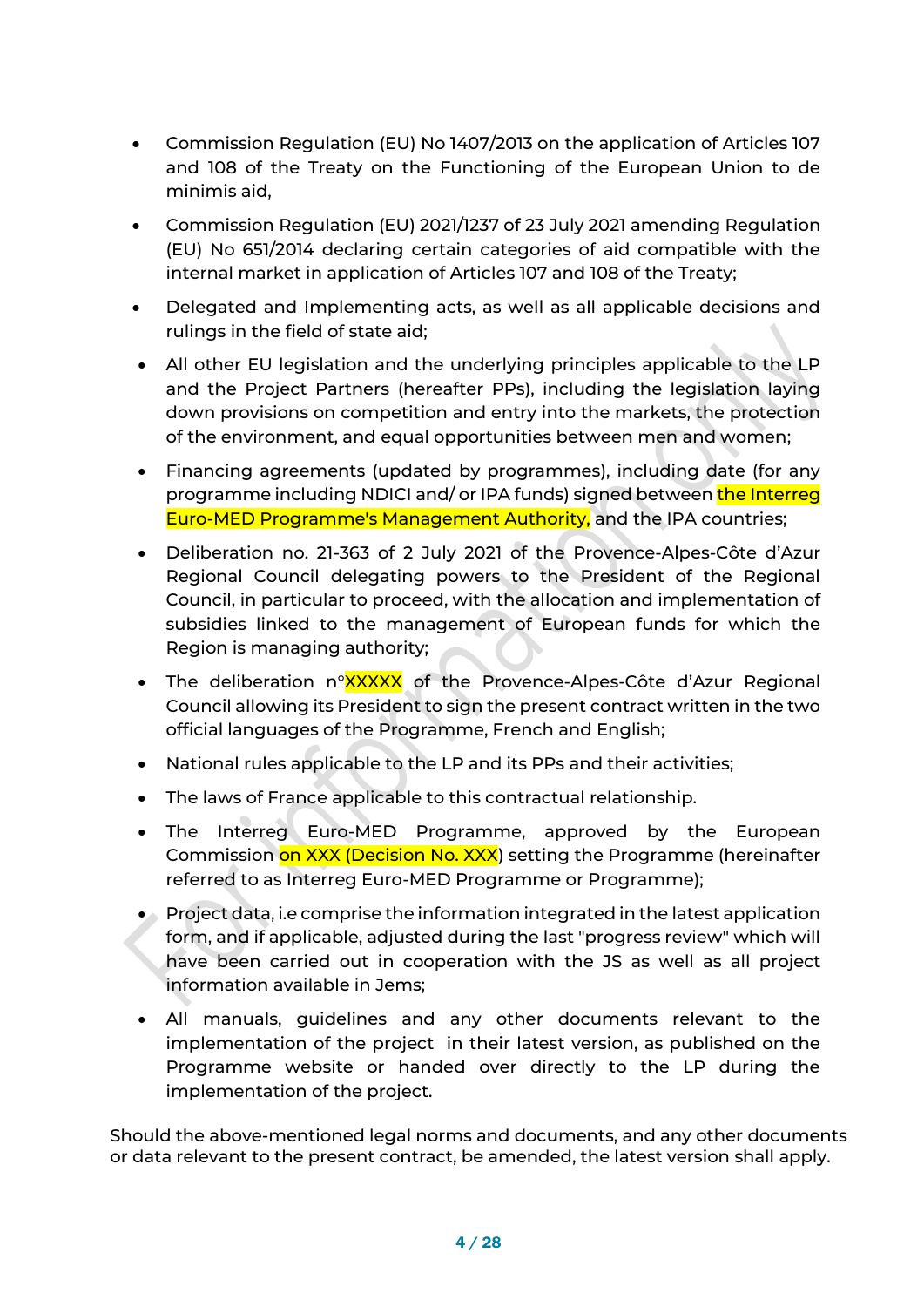### Article 2: Award of the subsidy and general conditions

1. The purpose of the contract is the award of a subsidy by the MA to finance the implementation of the following Interreg project as stated in the Preamble [project ACRONYM] project, in accordance with the decision of the Monitoring Committee of [insert date]

2. The LP accepts the subsidy awarded and assumes responsibility for coordinating the partners listed in the application form to ensure the smooth implementation of the entire project in due time, according to the provisions of the present contract and all project data.

3. The subsidy is awarded exclusively for the project as described in the project data, as referred to in Article 1 of this document.

4. The maximum amount of the subsidy is as detailed here after:

|                                       | Amount, in Euro | Co-financing rate, % |
|---------------------------------------|-----------------|----------------------|
| Fund<br>Interreg<br>subsidy           | In Euro         |                      |
| national<br>Partner's<br>contribution | In Euro         |                      |
| Total<br>project<br>budget            | In Euro         |                      |

5. The actual subsidy of the Interreg Fund will be calculated on the basis of declared eligible expenditure only. The total amount to be reimbursed to project partners may not exceed the maximum amounts of Interreg subsidy approved.

6. Disbursement of the subsidy is subject to the condition that the EC make the funds available. In the case of non-availability of funds, the MA is entitled to terminate this contract or reduce the awarded amount of subsidy. In these cases, any claim by the LP or PPs against the MA is excluded . In such a case, the LP will be duly notified by the MA and guided on the respective steps to be taken.

7. In case of delays in the availability of funds, the MA can withhold payments until such a time as the funds are made available and cannot be held liable for delays in payments to the project. In this case, any claim by the LP or PPs against the MA is excluded.

8. Should it become evident that the project will not spend the maximum amount of subsidy granted by the Programme within the conditions and timeframe foreseen in the project data, the Monitoring Committee may decide to reduce the amount granted accordingly, following the procedure indicated in the Programme Manual.

9. Should a project fail to respect the contractual arrangements on timeliness budget absorption, visibility requirements and achievement of the deliverables, outputs and results as indicated in the project data, corrective measures may be put in place to ensure the project performance, as well as minimise the impact at Programme level, following the procedures specified in the Programme Manual. The Monitoring Committee may also decide to reduce the subsidy allocated to the project or, if necessary, stop the project by terminating the subsidy contract as determined in article 12 of this document.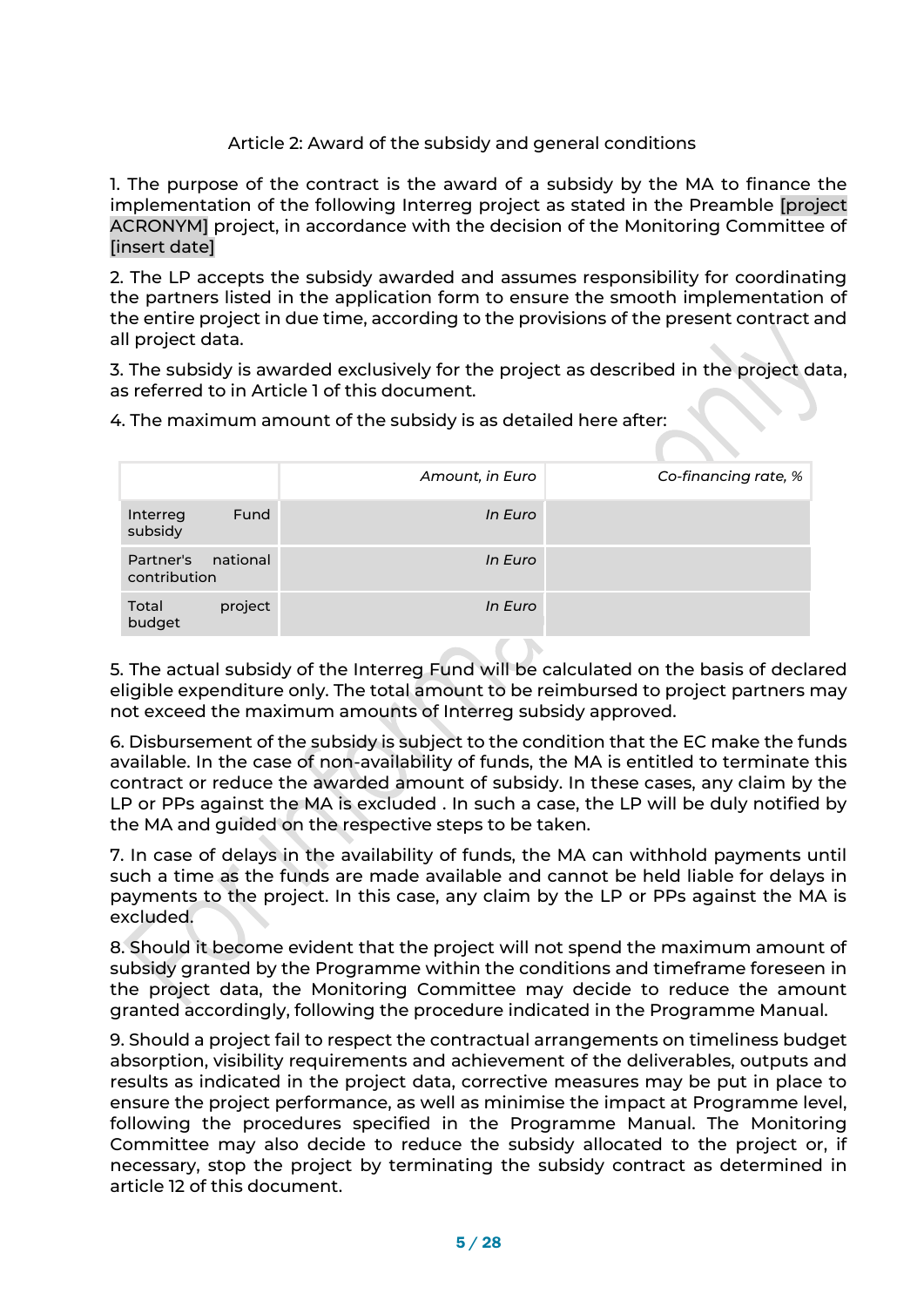10. Where an annuity (Interreg fund) of the Interreg Euro-MED Programme is decommitted automatically by the European Commission, in line with Article 105 of Regulation (EU) No. 2021/1060, the Monitoring Committee may decide to reduce the subsidy for expenditure not incurred in line with the timetable provided for in the project data.

### Article 3 : Eligibility of expenditure

1. Expenditure which qualifies for reimbursement from the Programme consists exclusively of eligible expenditure *paid in implementing the project and correspond to the activities agreed in the project data*. Rules for eligibility of project expenditure qualifying for reimbursement from the Programme are laid down in the Programme Manual.

2. To be reimbursed by the Programme, project expenditure must comply with the methods for determining the costs of the project (real costs or simplified cost options) for each cost category as defined in the Programme Manual and project data.

3. It is hereby made explicit that the partners must not make use of funds from other programmes co-financed by the EU to finance the eligible costs related to the present project (no double financing for the same actions).

4. The eligibility period for costs incurred for the project is defined in the project data and according to the information provided in the Programme Manual and must be respected by the partners.

### Article 4 : Reporting obligations and payments

1. The LP is entitled to request payments from the MA according to the forecast detailed in the project data (section *Overview budget/period* of the validated Application Form) and following the reporting procedures defined in the Programme Manual. Once the reports are validated, the reimbursement from the Programme will be paid by the body in charge of the accounting function to the bank accounts of the beneficiaries indicated in the project data. Payments will be disbursed in Euro (EUR, €) and any exchange rate risk for the transfer to partners will be borne by them. Should the LP submit a payment claim lower than the forecasts, there is no guarantee of availability of funds for the following periods, in accordance with Article 105 of Regulation (EU) No. 2021/1060.

2. The MA reserves the right not to accept– in part or in full – expenditure validated by controllers if – as a result of its own checks and/or controls or audits performed by another authority – the validation or the facts stated therein prove to be incorrect, or if the underlying activities or expenditure are not in line with the legal framework as set out in this Subsidy Contract. Payments of the subsidy can be suspended partially or totally for reason of non-compliance with the Programme rules or suspicion of irregularity or fraud.

3.The MA ensures that the project receives payments of the reimbursement from the Programme in time and in full. No deduction or retention of further specific charges which would reduce the amount of the payment must be made without prejudice of the provisions outlined above in this article. Conversely, the Interreg fund contribution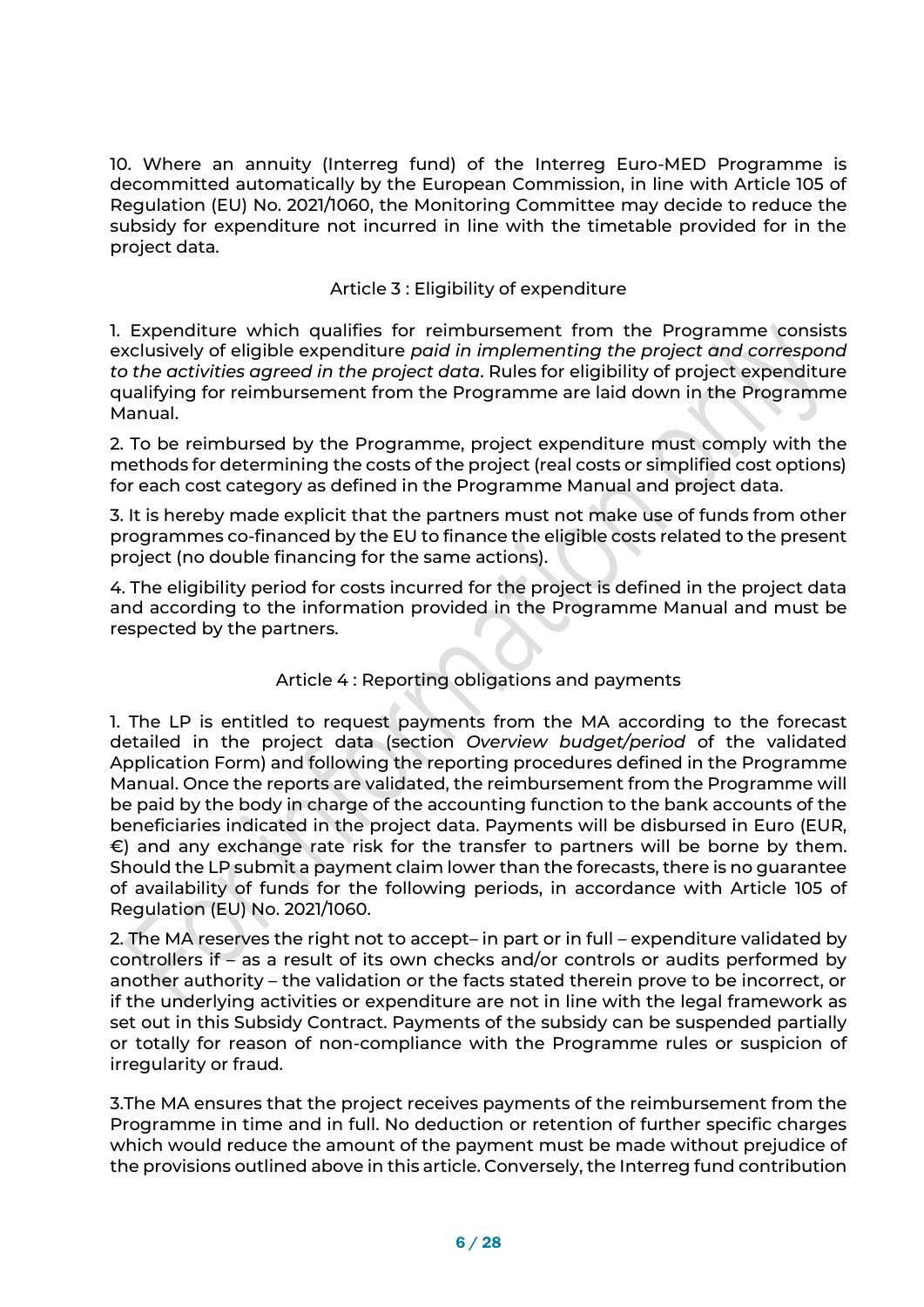paid by the MA must not exceed the share of Interreg fund resulting from the eligible amount verified by each responsible control authority, in compliance with the articles of this contract.

Article 5: Modifications to the project

1. Modifications requests concerning the project must be introduced by the LP according to the rules and procedures stated out in the Programme manual. Where relevant, in order to come into effect, these modifications must be approved by the relevant Programme bodies and may require the signature of an amendment.

Article 6: Document keeping, audit and evaluation

1. Programme bodies, national bodies as well as any relevant EU body are entitled to audit the use of funds by the PPs or to arrange for such an audit to be carried out by authorised persons.

2.The LP must provide access to the premises, as well as project related locations, documents and necessary information, irrespective of the medium in which they are stored, for verifications by the MA, the JS, the body in charge of the accounting function, the AA, relevant national authorities, authorised representatives of the EC, the European Anti-Fraud Office, the European Court of Auditors, the Group of Auditors and any external auditor authorised by these institutions or bodies.

These verifications may take place up to 5 years from 31 December of the year of the last payment from the Programme to the project as stated in article 82 of Regulation 2021/1060 and in the closure letter addressed to the LP by the Programme. Longer retention period may apply in case of State Aid or in accordance with national rules. The LP must ensure that all original documents, or their certified copies, in line with the national legislation related to the implementation of the project, are made available until the above final date of possible verifications, and until any on-going audit, verification, appeal, litigation or pursuit of claim has been completed.

3. The MA has the right to withhold the payments until all required information and documentation has been delivered or made available otherwise in the required way.

4. The MA has the right to suspend payments should the project become subject to controls or audits by the MA/JS, body in charge of the accounting function, AA or relevant EU bodies until these controls or audits have been completed. Should these bodies issue statements on the national control systems and identify problems of a systemic character, the MA has the right to suspend payments until the case has been resolved.

5. Should this subsidy contract have been terminated, the rights and duties stipulated in this article must, however, persist.

Article 7: Roles and responsibilities, liability and conflict of interest

1. The LP undertakes to comply with the body of rules and regulations referred to in Article 1 of this subsidy contract (including any amendments made to these rules and regulations), as well as relevant national regulations and all other rules applicable to the LP.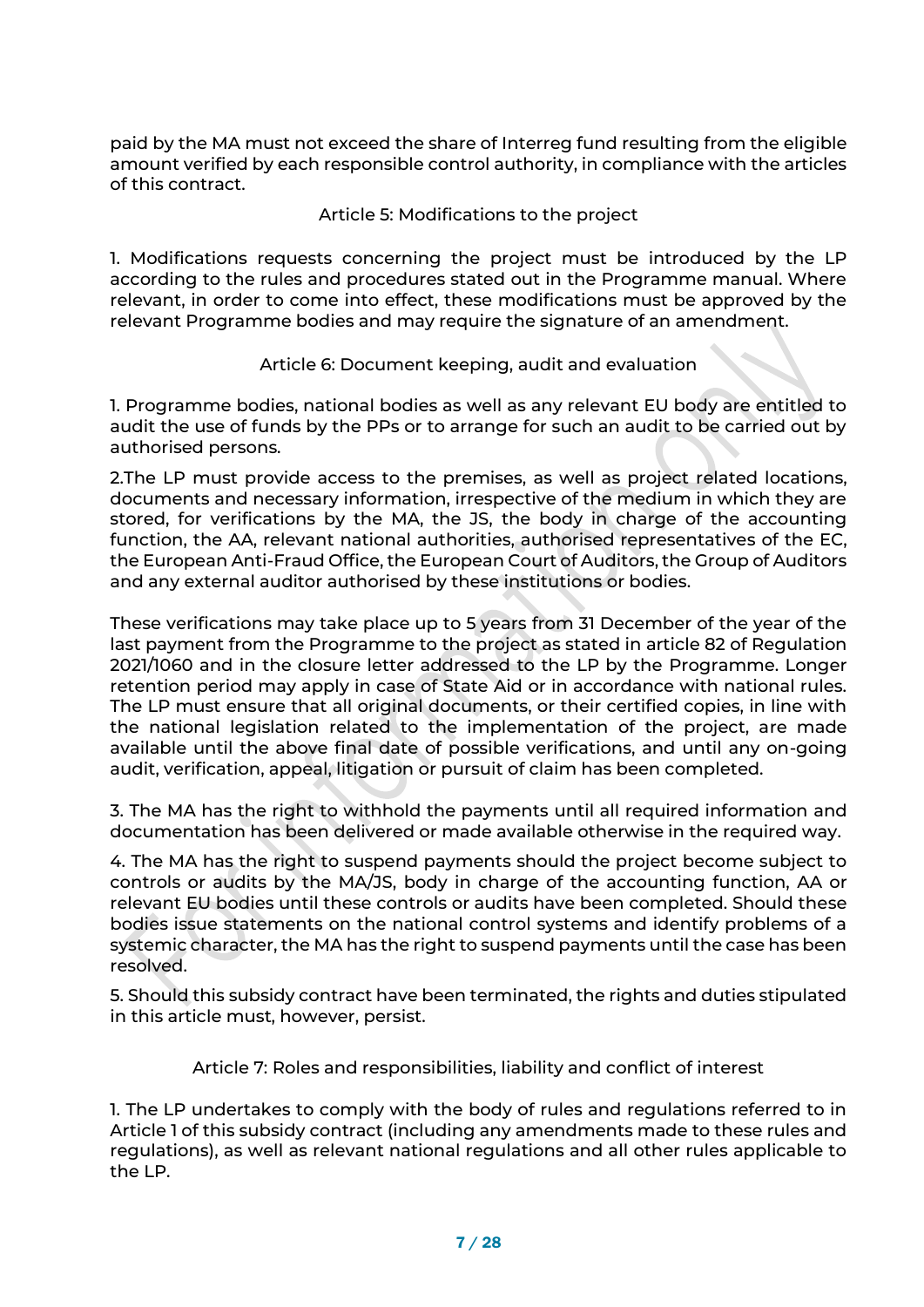2. The LP must ensure the project sound financial management. The LP assumes all responsibilities laid down in the Programme Manual; in particular, the main responsibilities of the LP and the responsibilities after the project closure. Within the framework of his responsibilities and functions, the LP is entitled to represent the PPs involved in the project.

3. The LP must make sure that the project implementation is in line with the work plan, the time schedule and the approved budget, as indicated in the project data.

4. The LP undertakes to inform the MA immediately about any circumstances that delay, hinder or make impossible the realisation of the project, as well as all circumstances that mean a change of the disbursement conditions, or which would entitle the MA to terminate this subsidy contract, to discontinue payments or to demand repayment of the subsidy, in full or in part.

5. The LP is responsible for providing the MA with any information required and requested in terms of the project, without delay.

6.The LP confirms that the planned activities in the project do not conflict with the relevant European and national policies and legislation in all countries involved and that any authorisations required for their implementation have been obtained.

7. The LP undertakes to inform the Programme authorities of clear violations of the EU and national regulations on State aid and public procurement issues;

8. The LP undertakes to take all necessary measures to prevent any risk of conflict of interest which could hinder the impartial and objective execution of this contract. The LP also undertakes to keep the MA informed without delay on any circumstances that have generated or may generate such conflict.

9. The LP undertakes to do his upmost to prevent fraud and corruption and to be especially vigilant on this subject. In coherence with the Programme Manual, The LP also undertakes to denounce any conduct likely to be considered as suspected fraud to the competent national authorities and to advise the MA of this.

10. The LP undertakes that the above-mentioned conditions applicable to him under this contract also apply to project partners on the basis of the partnership agreement.

11. The LP must accept, sign and keep in original one version of the partnership agreement signed by all project partners and which compulsory template is provided by the Programme.

12. Under no circumstances or in any capacity whatsoever can the MA be held liable for damages caused to the staff or property of the LP or one of his partners during the implementation of the project. No request for compensation or increased subsidy is therefore permitted for these reasons.

13. The LP is alone legally liable with respect to third parties, including for any kind of damage potentially caused to them during implementation of the project. The LP clears the MA of any liability for any claim or proceedings resulting from a breach of legislation committed by the LP himself, his employees or his partners, or a violation of third-party rights.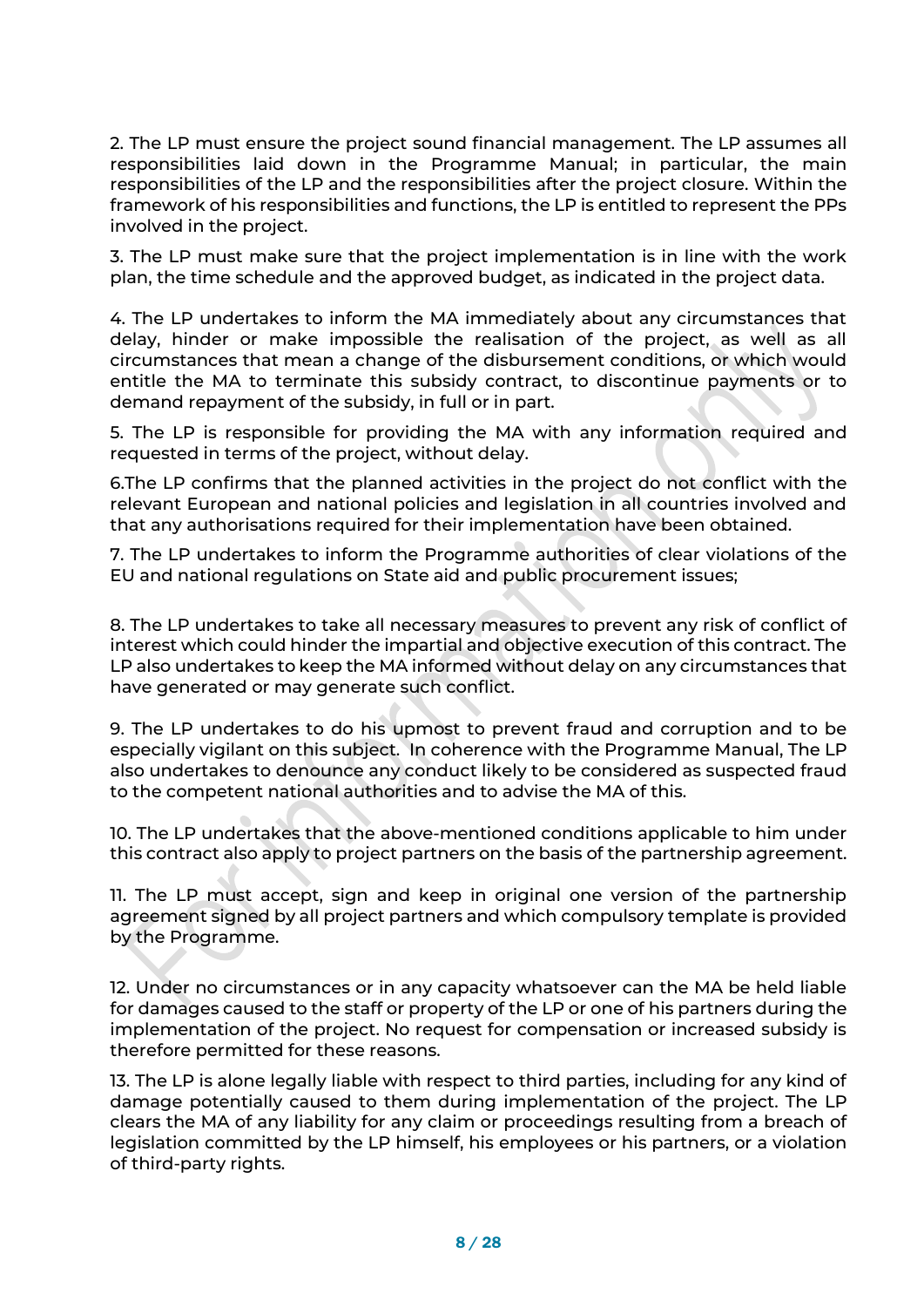14. The LP undertakes to comply with the cross-disciplinary principles of EU policies (mainly additionality, respect of fundamental rights, equal opportunities, gender equality, non-discrimination and sustainable development), sound financial management principle, branding and communication requirements

### Article 8: Recoveries and unduly paid out funds

1. In the event of overpaid amounts or irregularities identified during the implementation of the project by any Programme body, national body or any relevant EU body, or should the MA be notified of such cases, the latter reserves the right to request the partners involved to reimburse all or part of the Interreg fund and to reduce the amount of the Interreg fund granted.

Each PP must transfer to the relevant Programme body any undue amounts, according to the rules and timeframe as set out in the Programme manual and recovery documents.

2. The LP must ensure that the concerned beneficiary repays the relevant Programme body any amounts unduly paid in accordance with the Partnership Agreement and the Programme Manual. The amount to be recovered can also be withdrawn from the next payment to the concerned PP or, where applicable, remaining payments can be suspended. In the case of closed projects or upon request by the MA for ongoing projects, the PP is obligated to transfer the unduly paid out funds to the Programme.

3. If the beneficiary involved in the project object of the present contract fails to repay unduly paid funds in another project financed by the Programme, the MA has the right to withdraw the corresponding fund relating to the PP in question from any open payment in the present project.

Article 9: Information and communication, publicity and intellectual property rights

1. The LP ensures that the entire partnership, including himself, complies with all publicity, communication and "project" branding obligations in accordance with the regulations listed in Article 1 of this document and as further specified in the Programme Manual.

2. Once he has expressed a favourable opinion, the LP takes full responsibility for the content of any notice, publication or publicity product provided to the MA, the latter having been developed by the LP, any of the PPs, or third parties on behalf of the LP or the PPs. Should a third-party claim compensation for damages (e.g., due to an infringement of intellectual property rights), the LP will indemnify the MA should the MA suffer any damage because of the content of the publicity and information material.

3. In the spirit of cooperation and exchange, the LP and the PPs must ensure that all the outputs and results produced in the framework of the project are in the public interest and publicly available. They should be accessible and available to the general public in a usable format.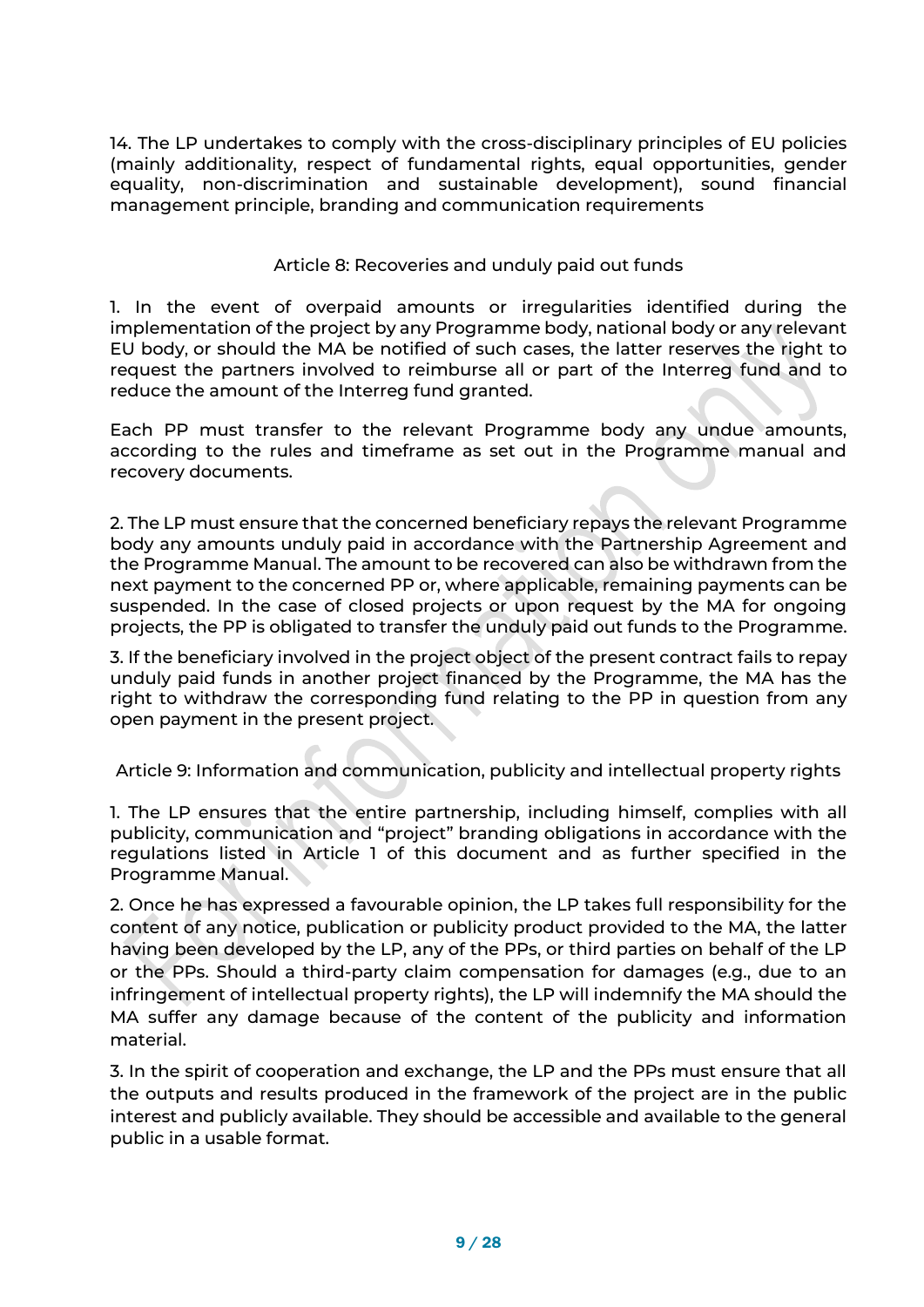4. Upon request, the LP and PPs must provide the MA/JS, European Union institutions, bodies, offices or agencies with all the outputs, communication and visibility materials produced by the projects.

For this purpose, the LP enquires about pre-existing rights attached to the materials and ensure that a royalty-free, non-exclusive and irrevocable licence without significant additional costs or administrative burden to use such materials is granted to the aforementioned Programme and Union bodies in accordance with Annex IX of Regulation 2021/1060 and further specified in the Programme Manual.

5. The MA/JS is entitled to use any outputs as well as the communication and visibility materials produced by the project so as to showcase how the subsidy is used and guarantee a wide spread of the project deliverables and outputs in accordance with Article 49 of Regulation (EU) No 2021/1060 of the European Parliament and of the Council of 24 June 2021.

6. The LP and the PPs agree that the outputs as well as any communication and visibility materials are forwarded by the MA to other Programme authorities, as well as the countries participating in the Programme or to authorities of other Interreg programmes and the EC, to use this material to showcase how the subsidy is used, in accordance with Article 49 of Regulation (EU) No 2021/1060 of the European Parliament and of the Council of 24 June 2021.

7. The LP ensures that he has all rights to use any pre-existing intellectual property rights, if necessary, for the implementation of the project.

8. The LP must inform the MA if there is any sensitive or confidential information, or any pre-existing intellectual property rights related to the project that must be respected.

9. Any communication campaign, media appearance or other publicity of the project must be communicated to the MA/JS.

10. The MA must be authorised to process and publish, in whatever form and on or by whatever medium, including the Internet, (parts of) the project data in order to fulfil its own reporting, communication and visibility obligations arising from the body of rules and regulations listed in Article 1. Personal data must be processed in line with the GDPR (cf. Article 13 of this contract).

11. The project must comply with the web platform requirements described in the Programme Manual.

Article 10: Assignment, legal succession

1. The MA is entitled at any time to assign its rights to third parties under the subsidy contract. Should the MA decide to do so, it will immediately inform the LP.

2. The LP is allowed to assign his duties and rights to third parties under the subsidy contract only after prior written consent from the MA and the project's steering committee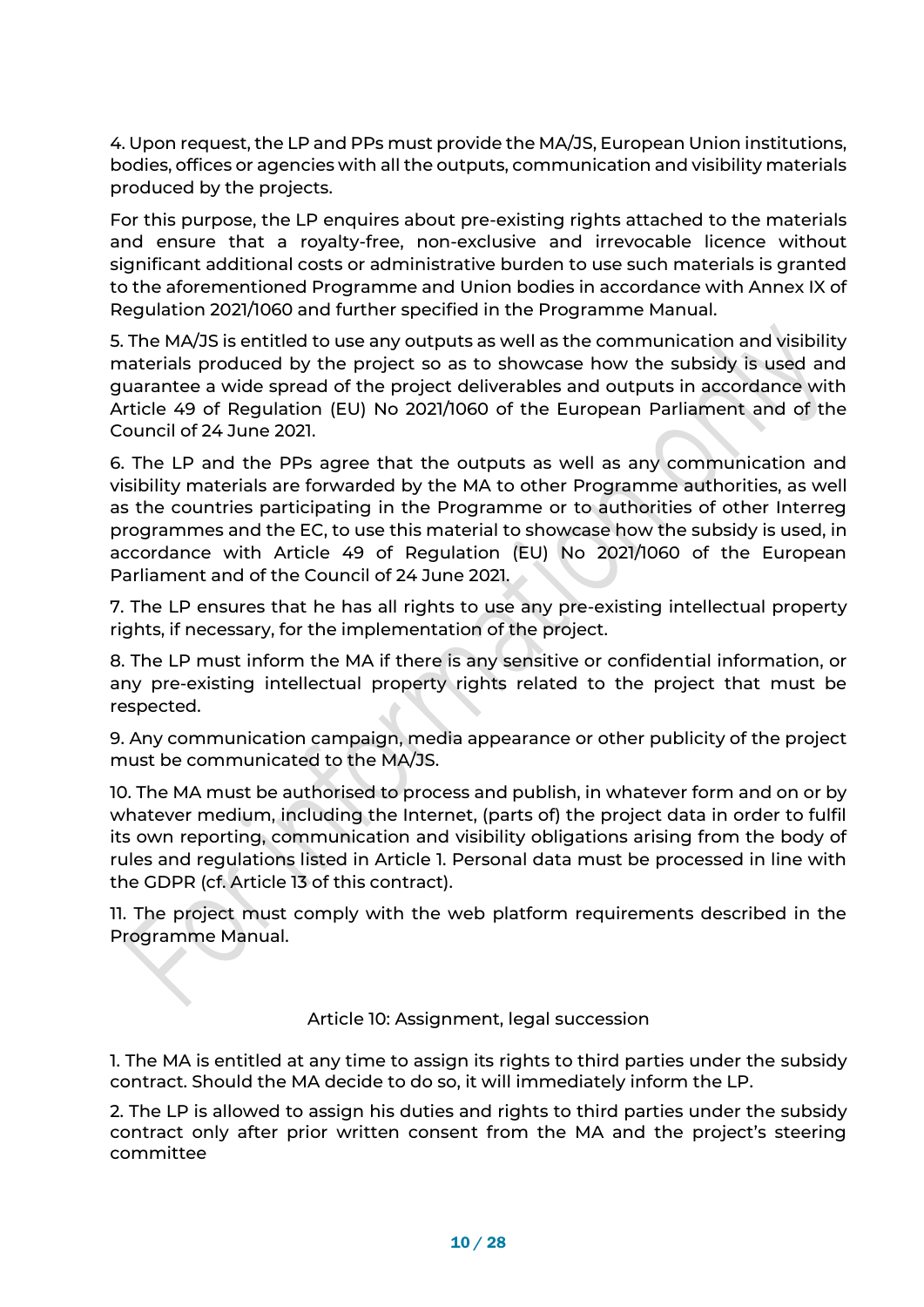3. In the event of legal succession, the LP must transfer all rights, duties and obligations under this subsidy contract to his legal successor and inform the MA of this legal succession. The same applies in the case of legal succession for one or more of the PPs.

Article 11: Complaints and litigation

1. The LP is entitled to file a formal complaint on behalf of the partnership against any act and/or decision of the JS, the MA, or any other body of the Programme related to the execution of the subsidy contract.

2. This contract, and its amendments, are governed by and constructed in accordance with the laws of [France]. Thus, the laws of [France] shall apply to all legal relations arising in connection with this contract.

3. In the event of a dispute between the MA and the LP, amicable solutions or mediation procedures must be used prior to any legal proceedings. The procedure to follow must be laid down in part of the Programme manual.

4. Any possible dispute in the execution of the present Contract which could not be settled amicably between the parties will be presented before the administrative court of Marseille, in France.

5. The contract is written and signed in French and English. In case of contradiction between translations of this document, the common intention must take precedence.

### Article 12: Termination of the contract

1. The MA may terminate the subsidy contract and demand the repayment of the subsidy, in full or in part, if:

a) the information the LP or the PPs were required to provide in the assessment and selection procedure, contracting phase or the implementation of the project was false or incomplete;

b) the LP fails to fulfil or violate any condition or obligation resulting from the subsidy contract;

c) the LP becomes insolvent, is having its affairs administered by the courts, has entered into an arrangement with creditors, has suspended business activities, is the subject of bankruptcy proceedings, or is in any other comparable situation;

d) the LP, or any related person, have committed fraud or are involved in any illegal activity detrimental to the EU's financial interests;

e) the withdraw of a PP or a change in a project partner's status substantially affects the implementation of the project or puts into question the award decision;

f) the project has not been or cannot be fully implemented, or it has not been or cannot be implemented in due time;

g) the project significantly failed to reach the objectives, results, outputs and deliverables planned in the application form, unless duly justified;

h) the LP has failed to submit required reports, proof or necessary information requested by the Programme bodies within the set deadline, provided that the LP has received at least one written reminder setting the deadline and specifying the legal consequences of a failure to comply with the requirements;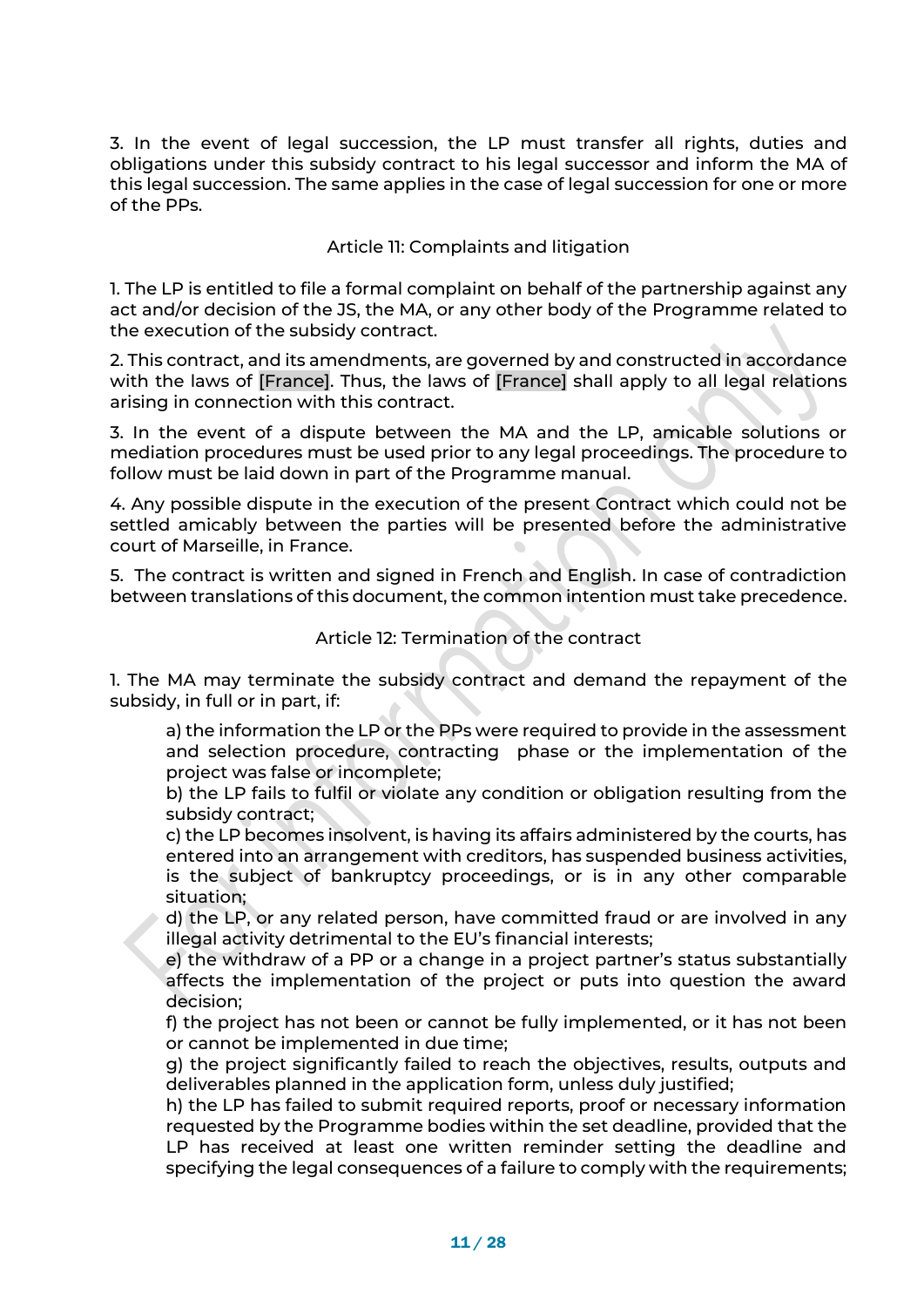i) the Programme subsidy has been partially or entirely used for purposes other than those agreed upon;

j) the LP has impeded or prevented the auditing of the project, or failed to retain the project documentation required for the audit;

k) the LP has failed to the obligation to immediately report events delaying or preventing the implementation of the project, or any circumstances leading to its modification;

l) EU legislation and/or national legislation has been violated;

2. Upon termination of this contract by the MA, the LP must receive a written notification with necessary instruction regarding the closure of the project. Where termination of the contract is based on paragraph 1 of this article, the MA may request full or partial repayment of amounts already paid from the subsidy, in proportion to the gravity of the irregularity in question, after allowing the LP to submit his clarification. The MA must inform the LP by giving a [30] working days written notice.

3. In the case of force majeure; i.e., if exceptional external circumstances make implementation of the project excessively difficult or dangerous, and if the subsidy contract can no longer be executed effectively and appropriately, the parties may terminate the subsidy contract by serving a [30] working days written notice, without being required to pay indemnity. The MA may reimburse the unavoidable residual expenditures incurred during the notice period (but only for activities and expenditures that have been properly executed).

4. if the contract is terminated before its end by one of the parties, the LP is entitled to request payments from the Programme only for the part of the project carried out and activities executed before the termination of the contract, without prejudice of the eligibility rules of expenditure stated in the Programme Manual.

5. For the cases set out in Article 12.1 and before officially informing the LP of the termination of the contract, the MA will suspend the payments not yet honoured as an interim measure and without notice

6. The contract may be terminated by written mutual agreement between the LP (on behalf of the project partners) and MA .

Article 13: Data management and data protection

1. Any personal data under the subsidy contract must be processed by the MA/ JS or other relevant Programme bodies in accordance with Regulation (EU) 2016/679 of the European Parliament and of the Council of 27 April 2016 on the protection of natural person with regard to the processing of personal data and on the free movement of such data (General Data Protection Regulation/ GDPR).

2. In accordance with Article 4 of (EU) 1060/2021, the MA, other Programme bodies and the Commission must be allowed to process personal data where necessary for the purpose of carrying out their respective obligations under the body of rules and regulations referred to in Article 1, in particular for monitoring, reporting, communication, publication, evaluation, financial management, verifications and audits for determining the eligibility of participants.

3. The MA may transfer project and/or personal data to relevant Programme bodies and national authorities for the same purposes as listed in paragraph 2 of this article. The LP as well as the PPs will have a right of access to their personal data and a right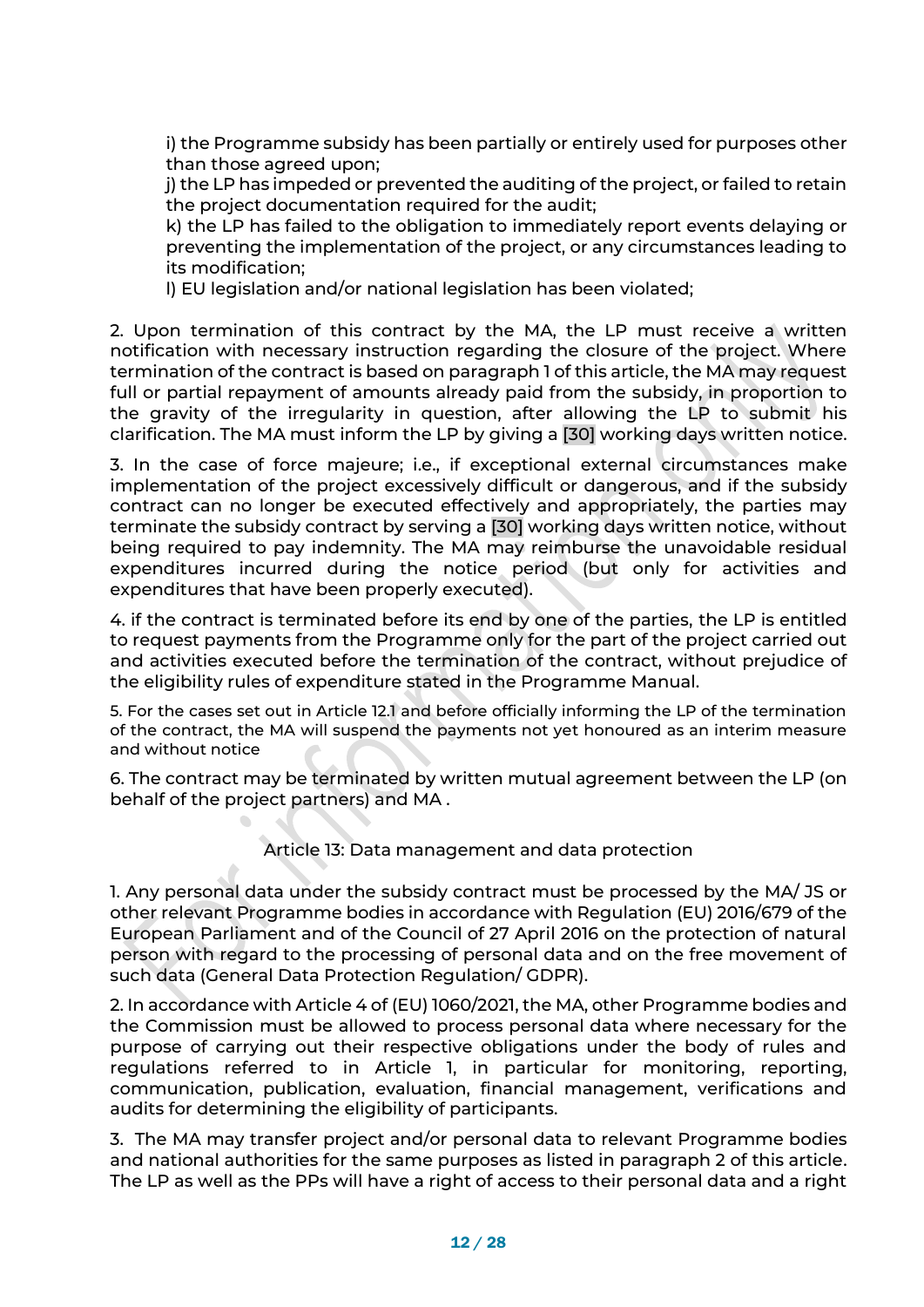to rectify this data. If PPs have any questions regarding the processing of personal data, they should address them to the MA.

4. In the event of processing, use and transfer of personal data by PPs of the Interreg Euro-MED Programme and potential subcontractors, the PPs undertake:

- to inform the person concerned in advance of the transfer and its purpose;

- to obtain their express consent;

- to transmit to the Interreg Euro-MED Programme the contact details of the Data Controller and those of their Data Protection Officer if they have one.

### Article 14 : Final provisions

1. This subsidy contract must enter into force on the date of signature of the last of its two parties, the MA or the LP. In the case of project activities carried out in the phase after the day of the selection decision by the Monitoring Committee but before the entry into force of this subsidy contract as defined above (after signature of both parties), the provisions of this subsidy contract must also apply to this transitional phase.

2. The execution period of this contract must end when the obligations set forth in the legal basis of this contract are fulfilled both by the MA and the LP.

3. Amendments to this contract must be made in writing.

4 Any communication under this contract must be submitted to the Programme MA in writing, in English or French, and must state the project number, name and acronym. In accordance with Article 69.8 of Regulation (EU) No. 2021/1060 and the procedures mapped out in the Programme audit trail, information between the LP and MA is exchanged digitally via the Programme's monitoring tool and, if appropriate, by e-mail.

### Article 15 : Annexes

The following documents are annexed to and are an integral part of this contract:

Annex I: Consolidated application form, including its annexes and mandatory declarations.

Annex II: Communication from the MA notifying the LP of the decision of the Programme Monitoring Committee.

Annex III: Partnership Agreement signed by all interested parties.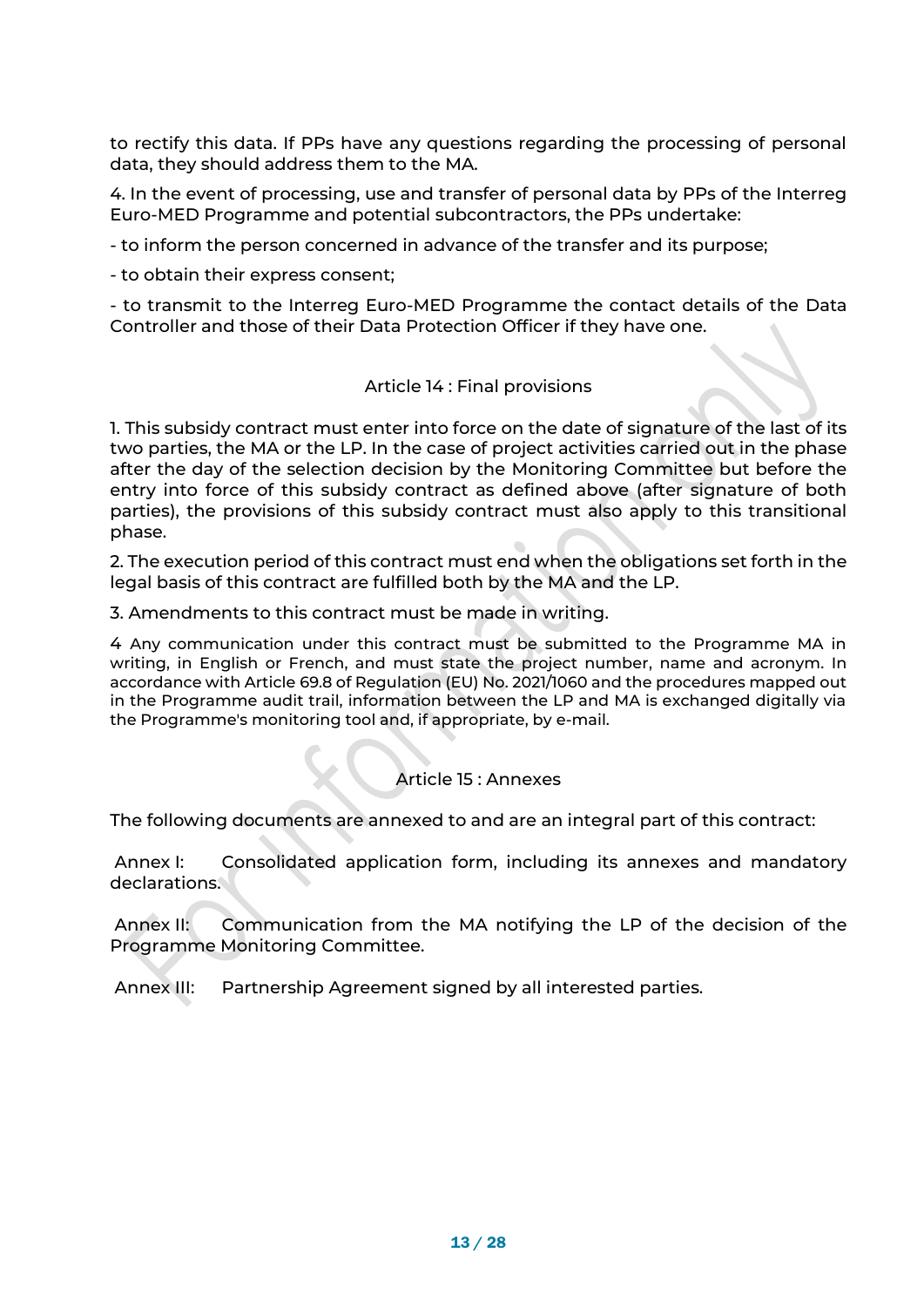#### Version Française

### Contrat de Subvention

### Préambule

Le présent Contrat, passé entre

*La Région Provence-Alpes-Côte d'Azur représentée par son Président, Mr. Renaud MUSELIER 27 Place Jules Guesde 13481 Marseille Cedex 20*

- agissant en tant qu'Autorité de Gestion du Programme Interreg Euro-MED Programme (ci-après AG),

et

*Nom de l'institution du Chef de file of Lead Partner Adresse Contact du représentant légal*

- agissant en tant que Chef de File (ci-aprés CdF), défini comme le partenaire<sup>2</sup> désigné par tous les partenaires du projet et qui assume la responsabilité d'assurer la mise en œuvre de l'ensemble du projet conformément à l'article 23, (5), et à l'article 26, (1) b), du règlement (UE) n° 2021/1059, pour le projet *[ACRONYME et NOM du projet figurant dans le formulaire de demande approuvé]*.

est conclu sur la base des dispositions légales suivantes:

 $2$  Définition : toute institution participant financièrement au projet et contribuant à sa mise en œuvre, telle qu'identifiée dans le formulaire de candidature approuvé. Il correspond au terme "bénéficiaire" utilisé dans les règlements des Fonds structurels et d'investissement européens.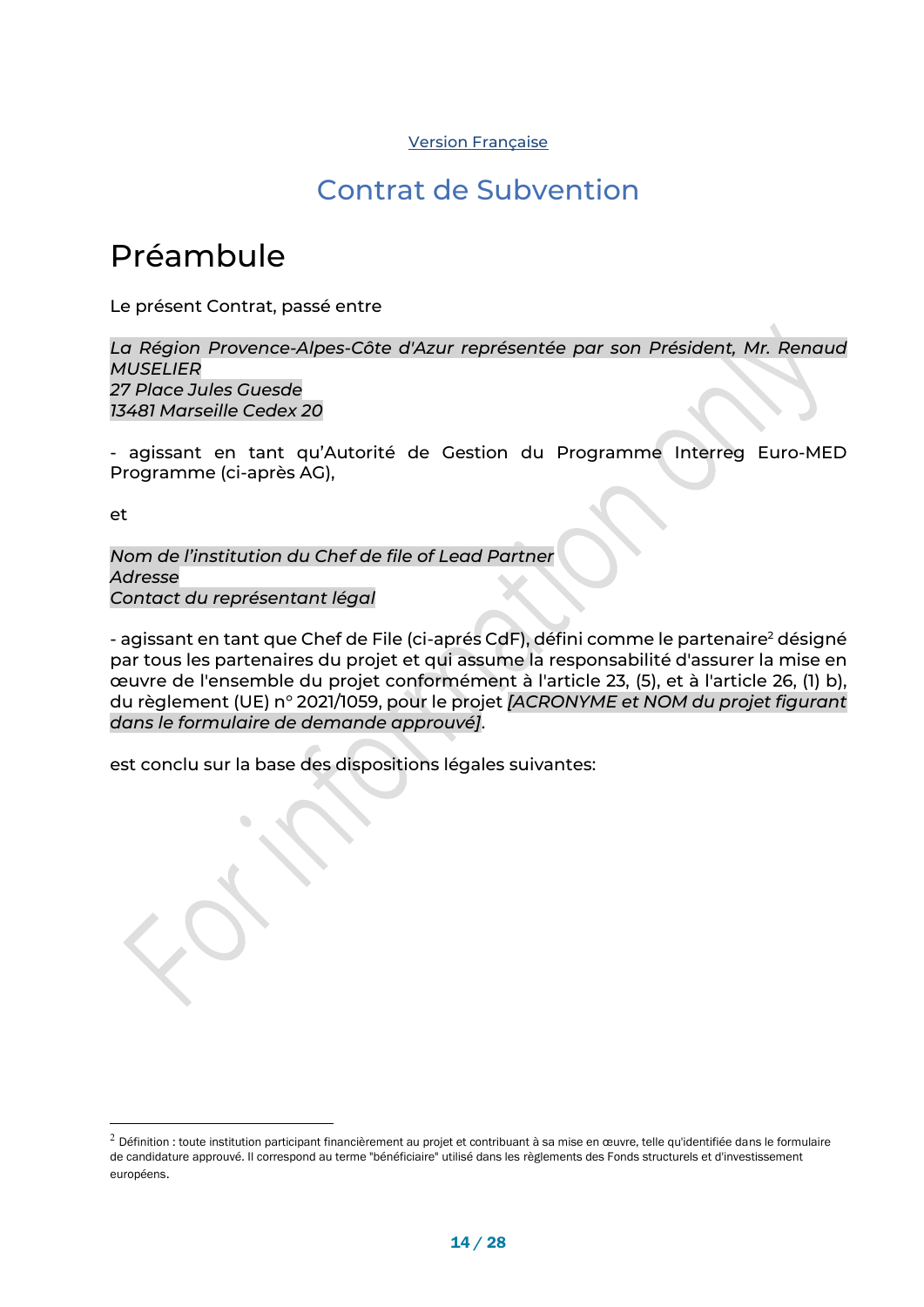## Liste des abréviations :

- Programme Interreg Euro-MED AA –Autorité d'Audit
- CE Commission Européenne
- EU Union Européenne
- SC Secrétariat Conjoint
- CdF Chef de File
- AG Autorité de Gestion
- CdS Comité de Suivi
- AN Autorité Nationale

 $\bigcirc$ 

PP – Partenaire de Projet (PPs Partenaires de projet)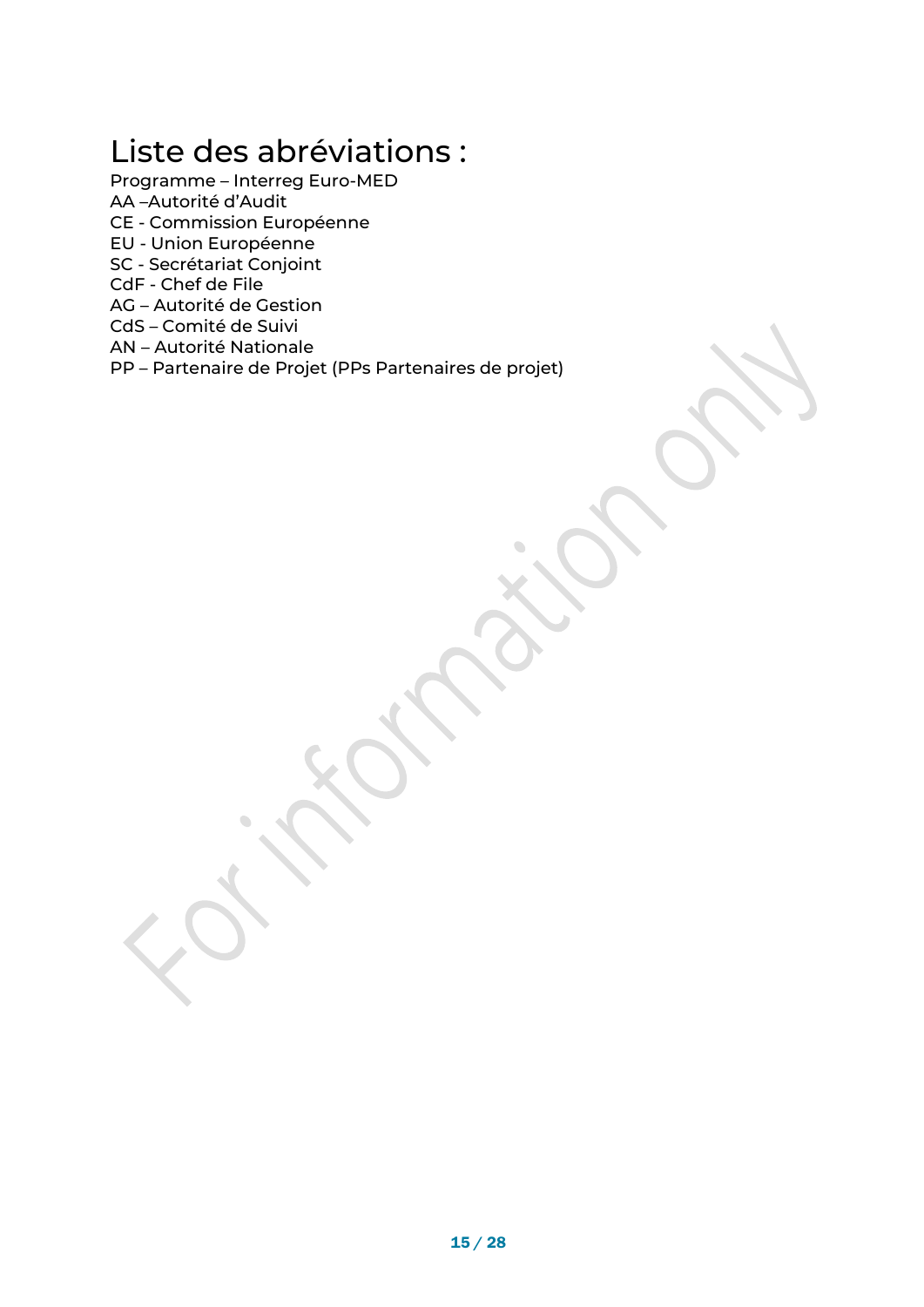## Articles

Article 1: Cadre juridique et base contractuelle

Les dispositions et document suivants constituent la base contractuel de ce contrat de subvention et le cadre légal applicable aux droits et obligations des partes de ce contrat, pour l'implémentation du projet [ACRONYME du projet] :

- Règlement (UE, Euratom) 2018/1046 du Parlement européen et du Conseil du 18 juillet 2018 relatif aux règles financières applicables au budget général de l'Unionet abrogeant le règlement (UE, Euratom) no 966/2012, , ainsi que les actes délégués ou d'exécution connexes ;
- Les Règlements des fonds structurels et d'investissement européens, actes délégués et d'exécution pour la période 2021-2027, en particulier :
	- o Règlement (UE) 2021/1060 du Parlement européen et du Conseil du 24 juin 2021 portant dispositions communes relatives au Fonds européen de développement régional, au Fonds social européen plus, au Fonds de cohésion, au Fonds pour une transition juste et au Fonds européen pour les affaires maritimes, la pêche et l'aquaculture, et établissant les règles financières applicables à ces Fonds et au Fonds «Asile, migration et intégration», au Fonds pour la sécurité intérieure et à l'instrument de soutien financier à la gestion des frontières et à la politique des visas et abrogeant le règlement (UE) no 1303/2013, ainsi que toute modification ;
	- o Règlement (UE) 2021/1058 du Parlement européen et du Conseil du 24 juin 2021 relatif au Fonds européen de développement régional et au Fonds de cohésion et abrogeant le règlement (UE) no 1301/2013, ainsi que toute modification ;
	- o Règlement (UE) 2021/1059 du Parlement européen et du Conseil du 24 juin 2021 portant dispositions particulières relatives à l'objectif «Coopération territoriale européenne» (Interreg) soutenu par le Fonds européen de développement régional et les instruments de financement extérieur et abrogeant le règlement (UE) no 1299/2013 , ainsi que toute modification ;
- Règlement (UE) 2016/679 du Parlement européen et du Conseil du 27 avril 2016 relatif à la protection des personnes physiques à l'égard du traitement des données à caractère personnel et à la libre circulation de ces données, et abrogeant la directive 95/46/CE (règlement général sur la protection des données, RGPD) ;
- Règlement (UE) 2021/1529 du Parlement européen et du Conseil du 15 septembre 2021 instituant l'instrument d'aide de préadhésion (IAP III), ciaprès dénommé règlement IAP III ;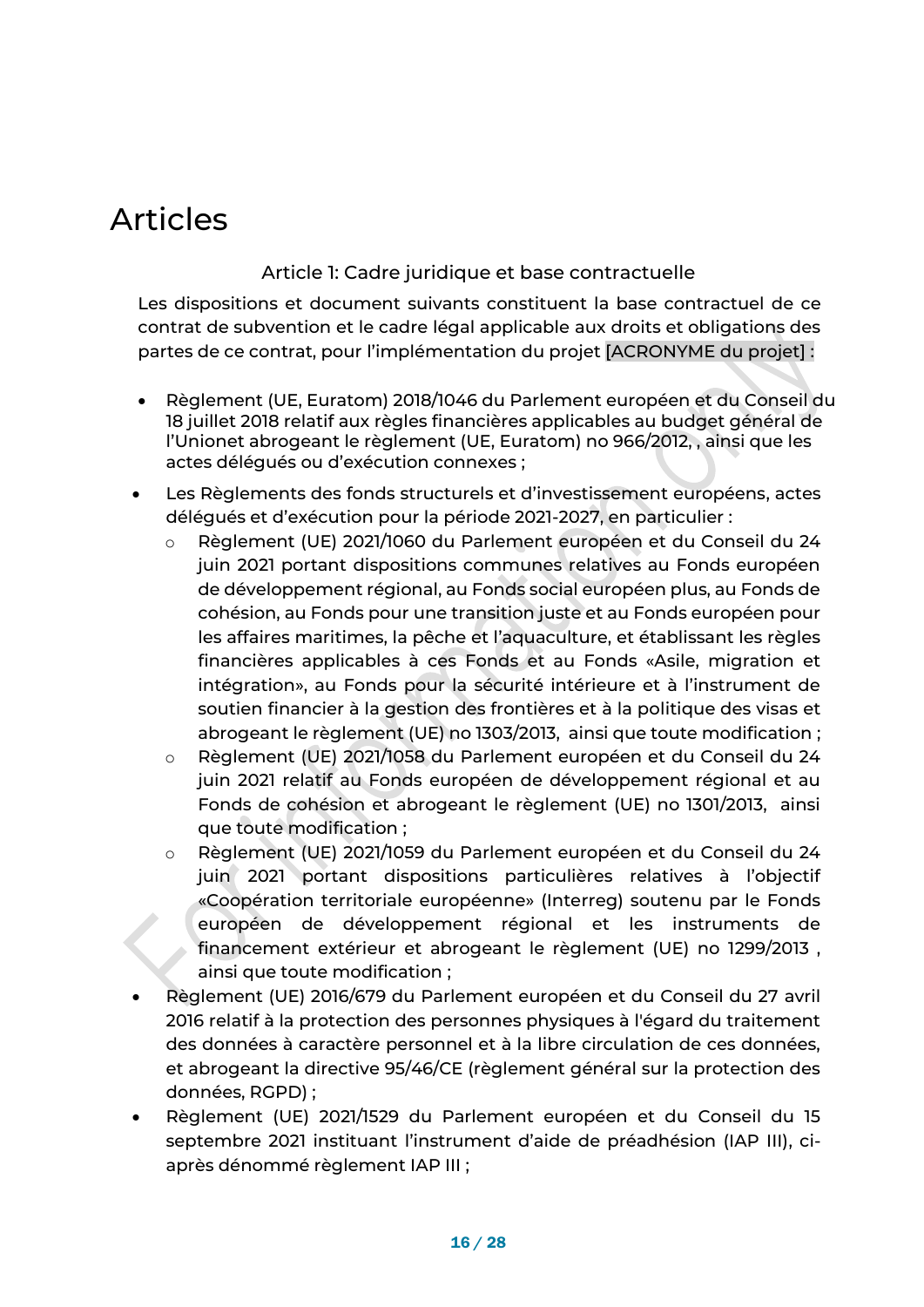- Articles 107 et 108 du traité sur le fonctionnement de l'Union européenne
- Règlement (UE) n ° 1407/2013 de la Commission du 18 décembre 2013 relatif à l'application des articles 107 et 108 du traité sur le fonctionnement de l'Union européenne aux aides de minimis ;
- Règlement (UE) 2021/1237 de la Commission du 23 juillet 2021 modifiant le règlement (UE) no 651/2014 déclarant certaines catégories d'aides compatibles avec le marché intérieur en application des articles 107 et 108 du traité ;
- Actes délégués et d'exécution, ainsi que toutes les décisions et règles applicables dans le domaine des aides d'état ;
- Toute autre législation UE et les principes fondamentaux applicables au CdF et les partenaires du projet (ci-après dénommés PPs), y compris la législation portant dispositions relatives à la concurrence et l'entrée sur le marché, la protection de l'environnement et l'égalité des chances entre les hommes et les femmes ;
- Accords de financement, (mises à jour par les Programmes), y compris date (pour tous les programmes avec des fonds NDICI et/ou IAP), conclus entre l'Autorité de Gestion du Programme Interreg Euro-MED et les pays IAP ;
- Délibération no 21-363 du 2 juillet 2021 du Conseil régional de Provence-Alpes-Côte d'Azur déléguant au Président du Conseil régional le pouvoir de procéder, après avis du Comité régional de programmation, à l'attribution et à la mise en œuvre des subventions liées à la gestion des fonds européens dont la Région est Autorité de Gestion ;
- Délibération no XXXXX du Conseil Régional Provence-Alpes-Côte d'Azur permettant au Président de signer le présent Contrat écrit dans les deux langues du Programme, français et anglais ;
- Les Règles nationales applicables au CdF et leur PPs et leurs activités ;
- Les lois françaises applicables au présent document contractuel ;
- Le Programme Interreg Euro-MED, approuvé par la Commission Européenne le XXX (Décision No. XXX) établissant le Programme (ci-après dénommé Programme Interreg Euro-MED ou Programme)
- Les données du projet, c'est-à-dire les informations intégrées dans le dernier formulaire de candidature approuvé, et le cas échéant, ajustées lors de la dernière " révision de l'état d'avancement " qui aura été effectuée en coopération avec le SC ainsi que toutes les informations du projet disponibles dans Jems;
- Tous les Manuels, lignes directrices et tout autre document pertinent pour la mise en œuvre du projet dans leur dernière version, publiés dans le site Web du Programme ou délivrés directement au CdF pendant la mise en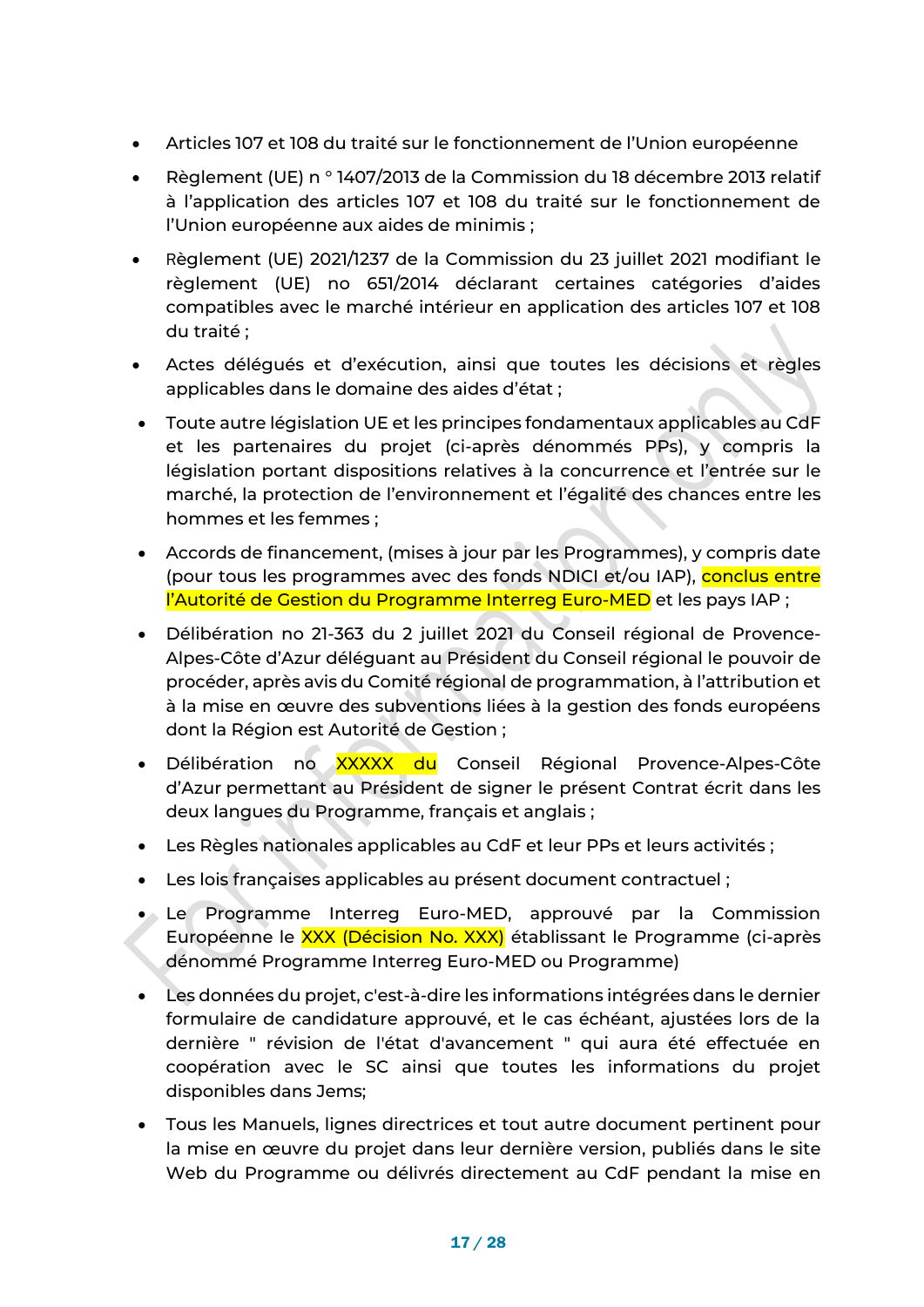### œuvre du projet

En cas de modification des règles juridiques et des documents susmentionnés, ainsi que de tout autre document ou donnée relatifs au présent contrat, la dernière version s'applique.

Article 2: Attribution de la subvention et conditions générales

1. L'objet du présent contrat est l'attribution d'une subvention par l'AG pour financer la mise en œuvre du projet Interreg suivant, tel qu'indiqué dans le préambule du projet [*ACRONYM du projet*], conformément à la décision du Comité de Suivi du [*insérer la date*].

2. Le Chef de File accepte la subvention accordée et assume la responsabilité de la coordination des partenaires énumérés dans les données du projet afin de garantir la bonne exécution de l'ensemble du projet dans les temps impartis, conformément aux dispositions du présent contrat et à aux données du projet.

3. La subvention est accordée exclusivement au titre du projet tel que décrit dans les données du projet, visées à l'article 1 du présent document.

4. le montant maximal de la subvention est détaillé ci-après :

|                                                 | Montant, en Euro | Taux de co-financement, % |
|-------------------------------------------------|------------------|---------------------------|
| Subvention du fond<br>Interreg                  | en Euro          |                           |
| Cofinancement<br>national<br>des<br>partenaires | en Euro          |                           |
| total<br>du d<br><b>Budget</b><br>projet        | en Euro          |                           |

5. La subvention effective du Fonds Interreg sera calculée sur la base des seules dépenses éligibles déclarées. Le montant total à rembourser aux partenaires du projet ne peut pas dépasser les montants maximaux de la subvention Interreg approuvée.

6. Le versement de la subvention est soumis à la condition que la CE mette les fonds à disposition. En cas de non-disponibilité des fonds, l'AG est en droit de résilier ce contrat ou de réduire le montant de la subvention accordée. Dans ces cas, toute réclamation du CdF ou des PPs à l'encontre l'AG est exclue. Dans ce cas , le CdF sera dûment informé par l'AG et informé des mesures appropriées à prendre.

7. En cas de retard dans la disponibilité des fonds, l'AG peut suspendre les paiements jusqu'à ce que les fonds soient disponibles et ne peut être tenue responsable des retards de paiement au projet. Dans ce cas, toute réclamation du CdF ou des PPs à l'encontre l'AG est exclue.

8. S'il devenait évident que le projet ne dépensera pas le montant maximal de la subvention accordée par le Programme dans les conditions et délais prévus dans les données du projet, le Comité de suivi pourrait décider de réduire le montant accordé en conséquence, en suivant la procédure indiquée dans le Manuel du Programme.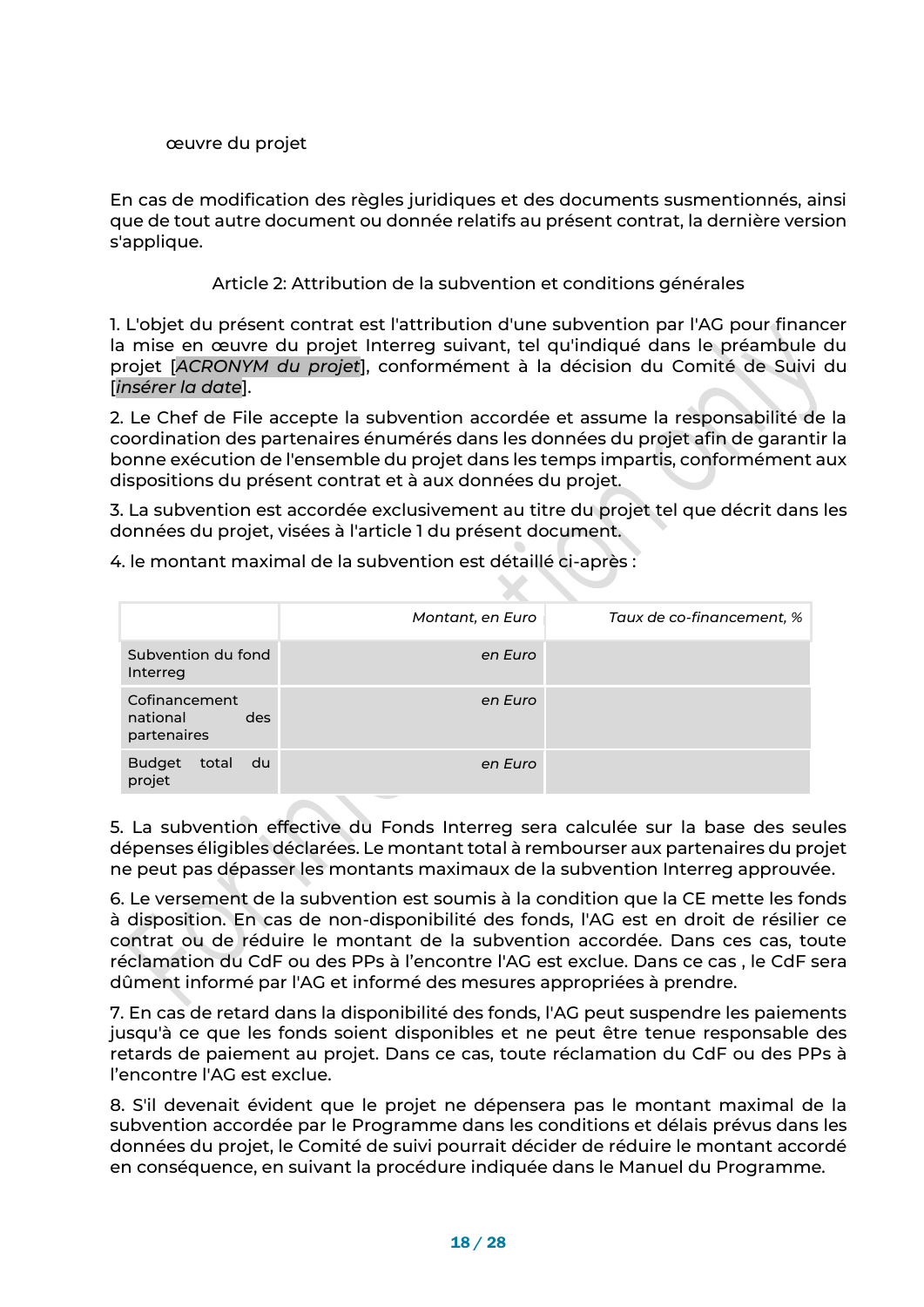9. Si un projet ne respectait pas les dispositions contractuelles en matière de respect des délais, d'absorption du budget, d'exigences de visibilité et de réalisation des livrables, réalisations et résultats tels qu'indiqués dans les données du projet, des mesures correctives peuvent être mises en place pour assurer la performance du projet, ainsi que pour minimiser l'impact pour le Programme, en suivant les procédures spécifiées dans le Manuel du Programme. Le Comité de Suivi peut également décider de réduire la subvention allouée au projet ou, si nécessaire, d'arrêter le projet en résiliant le contrat de subvention comme indiqué dans l'article 12 de ce document.

10. Lorsqu'une annuité (fonds Interreg) du Programme Interreg Euro-MED fait l'objet d'un dégagement d'office par la Commission européenne, conformément à l'article 105 du règlement (UE) n° 2021/1060 , le Comité de Suivi peut décider de réduire la subvention pour les dépenses qui n'auraient pas été engagées conformément au calendrier prévu dans les données du projet.

### Article 3 : Eligibilité des dépenses

1. Les dépenses éligibles au remboursement du Programme se composent exclusivement des dépenses éligibles payées dans le cadre de la mise en œuvre du projet et correspondent aux activités prévues dans les données du projet". Les règles d'éligibilité des dépenses du projet donnant droit à un remboursement par le Programme sont définies dans le Manuel du Programme.

2. Pour être remboursées par le Programme, les dépenses du projet doivent être conformes aux méthodes de détermination des coûts du projet (coûts réels ou options de coûts simplifiés) pour chaque catégorie de coûts, telles que définies dans le Manuel du Programme et les données du projet.

3. Il est clairement établi que les partenaires ne doivent pas utiliser les fonds d'autres programmes cofinancés par l'UE pour financer les coûts éligibles liés au présent projet (pas de double financement pour les mêmes actions).

4. La période d'éligibilité des coûts encourus pour le projet est définie dans les données du projet et selon les informations fournies dans le Manuel du Programme et doit être respectée par les partenaires.

### Article 4 : Obligations de déclaration et paiements

1. Le CdF est chargé de présenter les demandes de paiement à l'AG en fonction des prévisions détaillées dans les données du projet (section *Apercu du budget/périodes* du Formulaire de Candidature approuvé) et en suivant les procédures de déclarations définies dans le Manuel du Programme. Une fois les rapports validés, le remboursement du Programme sera versé par l'organisme en charge de la fonction comptable sur les comptes bancaires des partenaires indiqués dans les données du projet. Les paiements seront réalisés en euros (EUR, €) et tout risque lié aux fluctuations du taux de change pour le transfert aux partenaires sera supporté par ceux-ci. Si le CdF présente une demande de paiement inférieure aux prévisions, il n'y a aucune garantie de disponibilité des fonds pour les périodes suivantes, conformément à l'article 105 du règlement (UE) n° 2021/1060).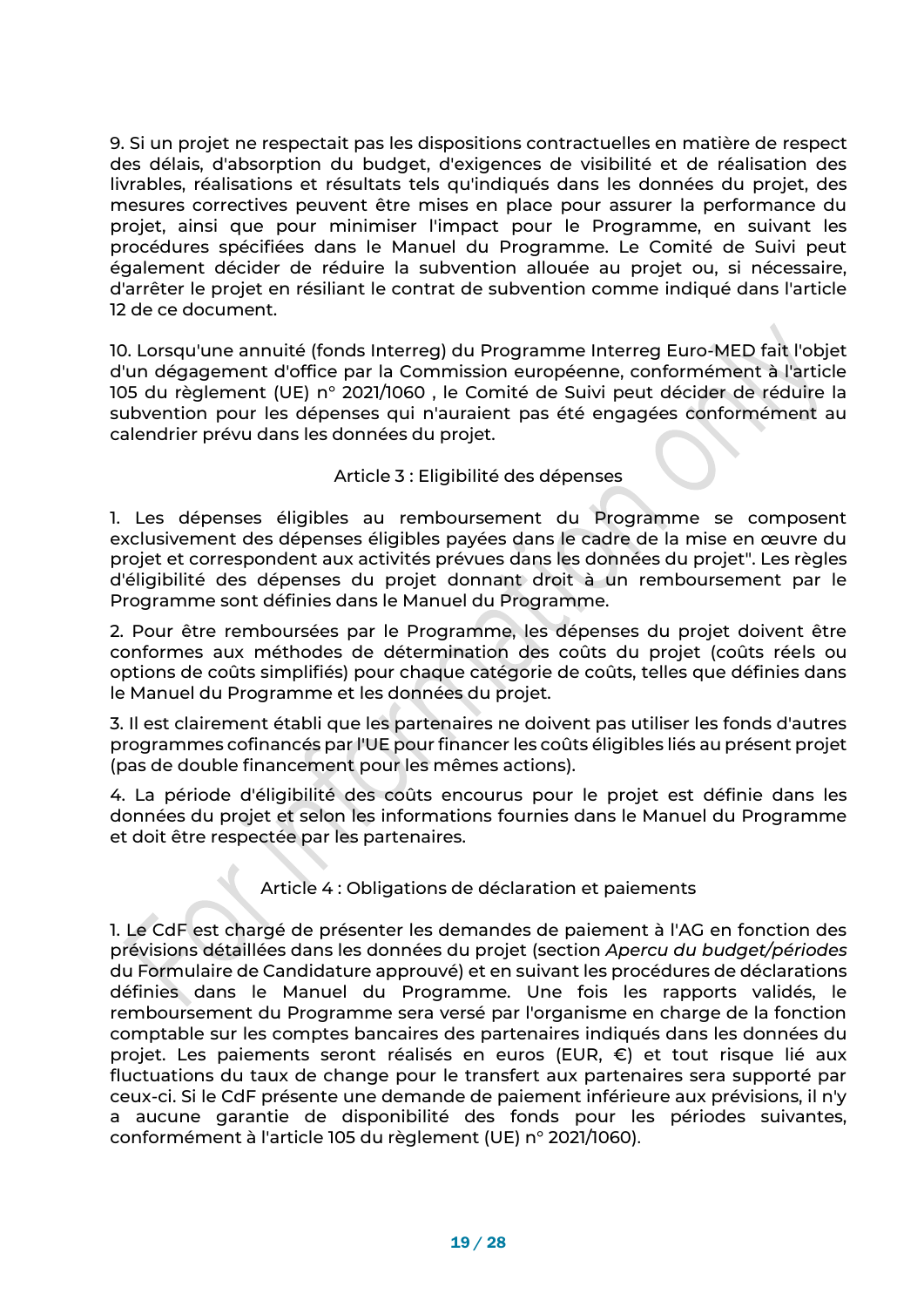2. L'AG se réserve le droit de ne pas accepter - en partie ou en totalité - les dépenses certifiées par les contrôleurs si - à la suite de ses propres vérifications et/ou contrôles ou d'audits réalisés par une autre autorité - la certification ou les éléments qui y sont déclarés s'avèrent incorrects, ou si les activités ou les dépenses sous-jacentes ne sont pas conformes au cadre légal tel que défini dans le présent Contrat de Subvention. Les paiements de la subvention peuvent être suspendus partiellement ou totalement pour cause de non-respect des règles du Programme ou de suspicion d'irrégularité ou de fraude.

3.L'AG veille à ce que le projet reçoive le paiement du remboursement du Programme en temps voulu et dans son intégralité. Aucune déduction ou retenues spécifiques supplémentaires qui réduiraient le montant du paiement ne doit être effectuée sans préjudice des dispositions décrites plus haut dans cet article. En outre, la contribution des fonds Interreg versée par l'AG ne doit pas dépasser la part du fonds Interreg résultant du montant éligible vérifié par chaque autorité de contrôle responsable, conformément aux articles du présent contrat.

Article 5: Modifications du project

1. Les demandes de modifications du projet doivent être présentées par le CdF selon les règles et les procédures énoncées dans le Manuel du Programme. Le cas échéant, pour pouvoir entrer en vigueur, ces modifications doivent être approuvées par le ou les autorités compétentes du Programme et peuvent nécessiter la signature d'un avenant.

### Article 6: Conservation des documents, audit and evaluation

1. Les autorités du Programme, les organismes nationaux ainsi que tout autre instance de l'UE sont habilités à contrôler l'utilisation des fonds par les PPs ou à faire effectuer ces contrôles par des personnes autorisées.

2. Le CdF doit permettre l'accès aux locaux, ainsi qu'aux sites liés au projet, aux documents et aux informations nécessaires, quel que soit le support sur lequel ils sont stockés, pour les besoins des contrôles de l'AG, du SC, de l'organisme en charge de la fonction comptable, de l'AA, des autorités nationales compétentes, des représentants autorisés de la CE, de l'Office européen de Lutte Anti-Fraude, de la Cour des Comptes Européenne, du Groupe des Auditeurs et de tout auditeur externe mandaté par ces institutions ou organismes.

Ces contrôles peuvent avoir lieu jusqu'à 5 ans après le 31 décembre de l'année du dernier paiement du Programme au projet, comme indiqué à l'article 82 du Règlement 2021/1060 et dans la lettre de clôture adressée au CdF par le Programme. Une période de conservation plus longue peut s'appliquer en cas d'aide d'Etat ou conformément aux règles nationales. Le CdF doit s'assurer que tous les documents originaux, ou leurs copies certifiées, conformément à la législation nationale relative à la mise en œuvre du projet, sont disponibles jusqu'à la date finale des vérifications éventuelles et jusqu'à ce que tout audit, vérification, appel, litige ou poursuite en justice en cours soit clôturé.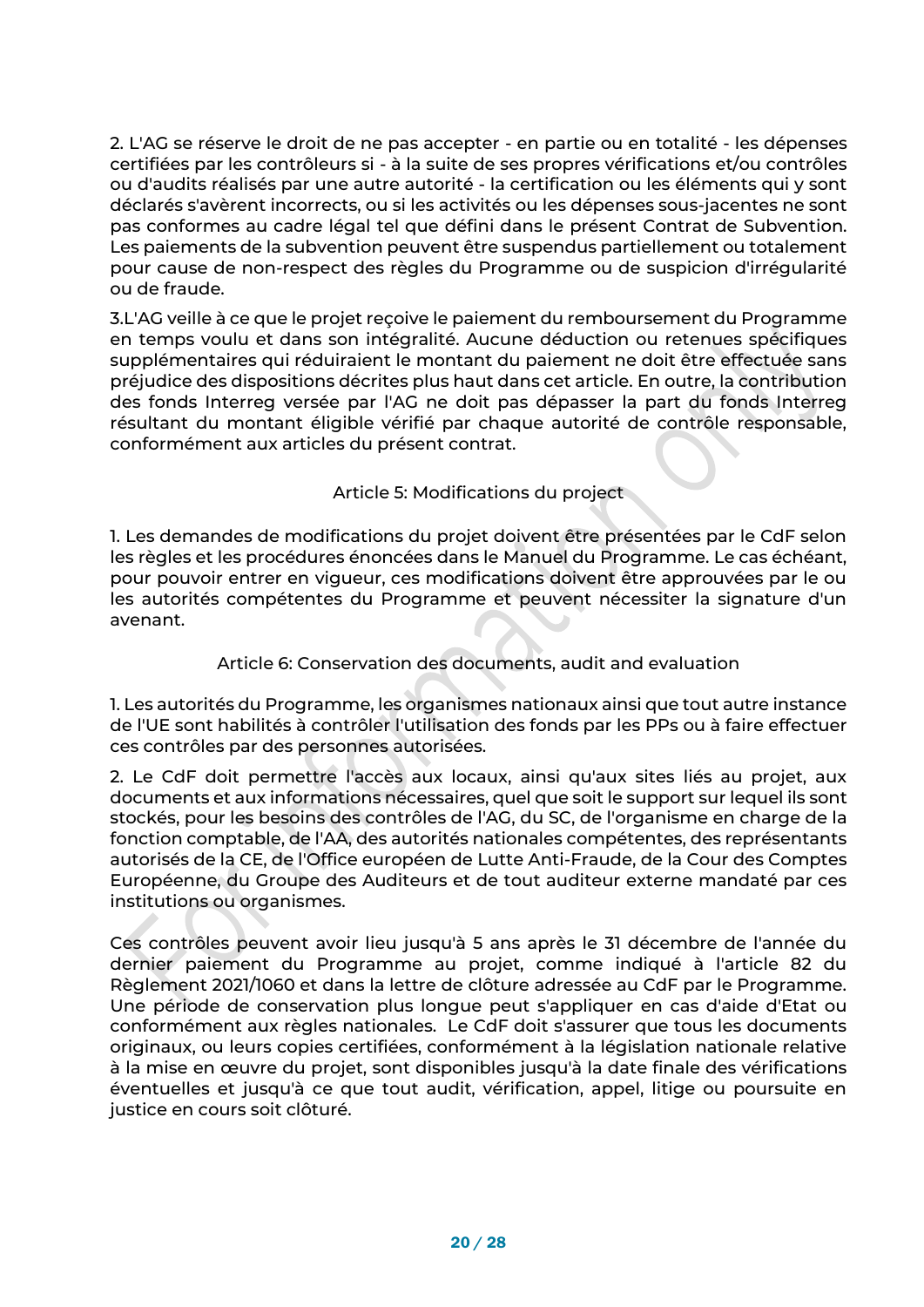3. L'AG a le droit de suspendre les paiements jusqu'à ce que toutes les informations et tous les documents requis aient été fournis ou mis à disposition selon les conditions requises.

4. L'AG a le droit de suspendre les paiements si le projet fait l'objet de contrôles ou d'audits de la part de l'AG/SC, de l'organisme chargé de la fonction comptable, de l'AA ou des organismes européens concernés, jusqu'à ce que ces contrôles ou audits soient terminés. Si ces organismes émettent des observations sur les systèmes de contrôle nationaux et identifient des problèmes de nature systémique, l'AG a le droit de suspendre les paiements jusqu'à ce que la situation soit clarifiée.

5. En cas de résiliation du présent contrat de subvention, les droits et devoirs stipulés dans le présent article doivent toutefois subsister.

Article 7: Rôles et obligations, responsabilité et conflits d'intérêts

1. Le CdF s'engage à respecter l'ensemble des règles et règlements visés à l'article 1 du présent contrat de subvention (y compris toute modification apportée à ces règles et règlements), ainsi que les réglementations nationales pertinentes et toutes les autres règles applicables au CdF.

2. Le CdF doit assurer la bonne gestion financière du projet. Le CdF assume toutes les responsabilités définies dans le Manuel du Programme, en particulier les principales responsabilités du CdF; et les responsabilités après la clôture du projet. Dans le cadre de ses responsabilités et fonctions, le CdF est habilité à représenter les PP impliqués dans le projet..

3. Le CdF veille à ce que la mise en œuvre du projet soit conforme au plan de travail, au calendrier et au budget approuvé, comme indiqué dans les données du projet .

4. Le CdF s'engage à informer immédiatement l'AG de toute situations qui retarderait, entraverait ou rendrait impossible la réalisation du projet, ainsi que de toute situation qui impliquerait une modification des conditions de financement, ou qui donnerait à l'AG le droit de résilier le présent contrat de subvention, de cesser les paiements ou d'exiger le remboursement de la subvention, en tout ou en partie.

5. Le CdF est tenu de fournir à l'AG toute information requise et demandée dans le cadre du projet, sans délai.

6.Le CdF confirme que les activités prévues dans le cadre du projet ne sont pas en contradiction avec les politiques et réglementations européennes et nationales pertinentes dans les différents pays impliqués et que toutes les autorisations nécessaires à leur mise en œuvre ont été obtenues.

7. Le CdF s'engage à informer les autorités du Programme des violations manifestes des réglementations communautaires et nationales en matière d'aides d'État et de marchés publics ;

8. Le CdF s'engage à prendre toutes les mesures nécessaires pour prévenir tout risque de conflit d'intérêts qui pourrait entraver l'exécution impartiale et objective du présent contrat. Le CdF s'engage également à tenir l'AG informée sans délai de toute circonstance ayant généré ou pouvant générer un tel conflit.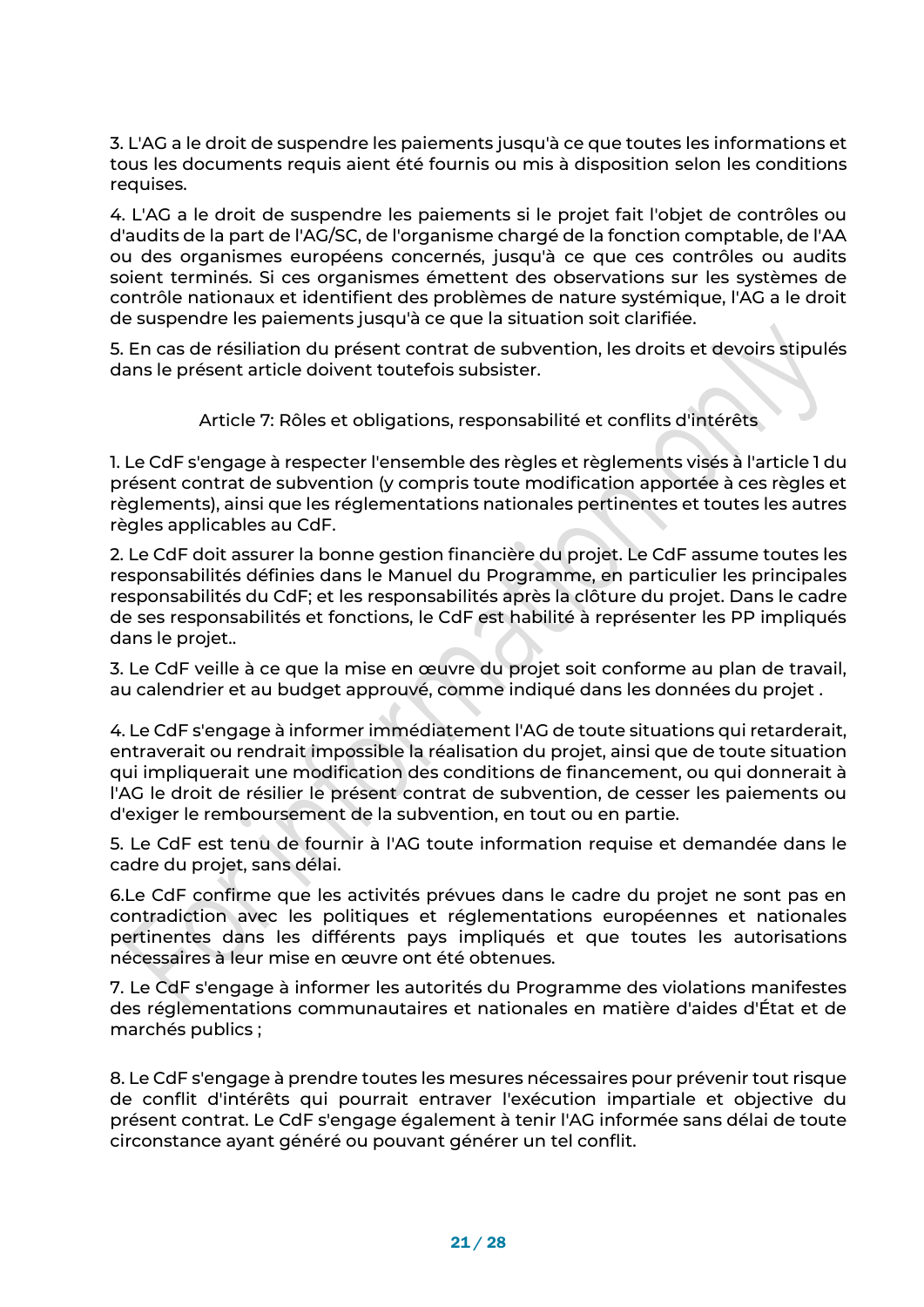9. Le CdF s'engage à faire tout son possible pour prévenir la fraude et la corruption et à être particulièrement vigilant à ce sujet. En cohérence avec le Manuel du Programme, le CdF s'engage également à dénoncer aux autorités nationales compétentes tout comportement susceptible d'être considéré comme une suspicion de fraude et à en informer l'AG.

10. Le CdF s'engage à ce que les conditions susmentionnées qui lui sont applicables dans le cadre du présent contrat s'appliquent également aux partenaires du projet sur la base de la convention interpartenariale.

11. Le CdF doit accepter, signer et conserver en original une version de la convention interpartenariale signée par tous les partenaires du projet, dont le modèle obligatoire est fourni par le Programme.

12. En aucun cas et à quelque titre que ce soit, l'AG ne peut être tenue pour responsable des dommages causés au personnel ou aux biens du CdF ou de l'un de ses partenaires lors de la mise en œuvre du projet. Aucune demande d'indemnisation ou d'augmentation de la subvention ne pourra donc être acceptée pour ces motifs.

13. Le CdF est seul responsable juridiquement à l'égard des tiers, y compris pour les dommages de toute nature qui pourraient leur être causés lors de la mise en œuvre du projet. le CdF dégage l'AG de toute responsabilité pour toute réclamation ou procédure résultant d'une infraction à la législation commise par le CdF lui-même, ses employés ou ses partenaires, ou d'une violation des droits des tiers.

14. Le CdF s'engage à respecter les principes transversaux des politiques de l'UE (principalement l'additionnalité, le respect des droits fondamentaux, l'égalité des chances, l'égalité des genres, la non-discrimination et le développement durable), le principe de bonne gestion financière, les exigences en matière d'image de marque et de communication

### Article 8: Recouvrements et fonds indûment versés

1. En cas de trop-perçu ou d'irrégularités constatées au cours de la mise en œuvre du projet par toute instance du Programme, organisme national ou tout autre instance communautaire compétente, ou si l'AG est informée de tels cas, cette dernière se réserve le droit de demander aux partenaires impliqués de rembourser tout ou partie du fonds Interreg et de réduire le montant du fonds Interreg accordé.

Chaque PP doit transférer à l'organisme du Programme concerné tout montant indu, selon les règles et le calendrier définis dans le Manuel du Programme et les documents de recouvrement .

2. Le CdF doit s'assurer que le bénéficiaire concerné rembourse à l'organisme du Programme compétent tout montant indûment versé, conformément à la Convention Interpartenariale et au Manuel du Programme. Le montant à recouvrer peut également être retiré du prochain paiement au PP concerné ou, le cas échéant, les paiements en attente peuvent être suspendus. Dans le cas de projets clôturés ou ,pour les projets en cours, sur demande de l'AG, le PP est tenu de transférer les fonds indûment versés au Programme.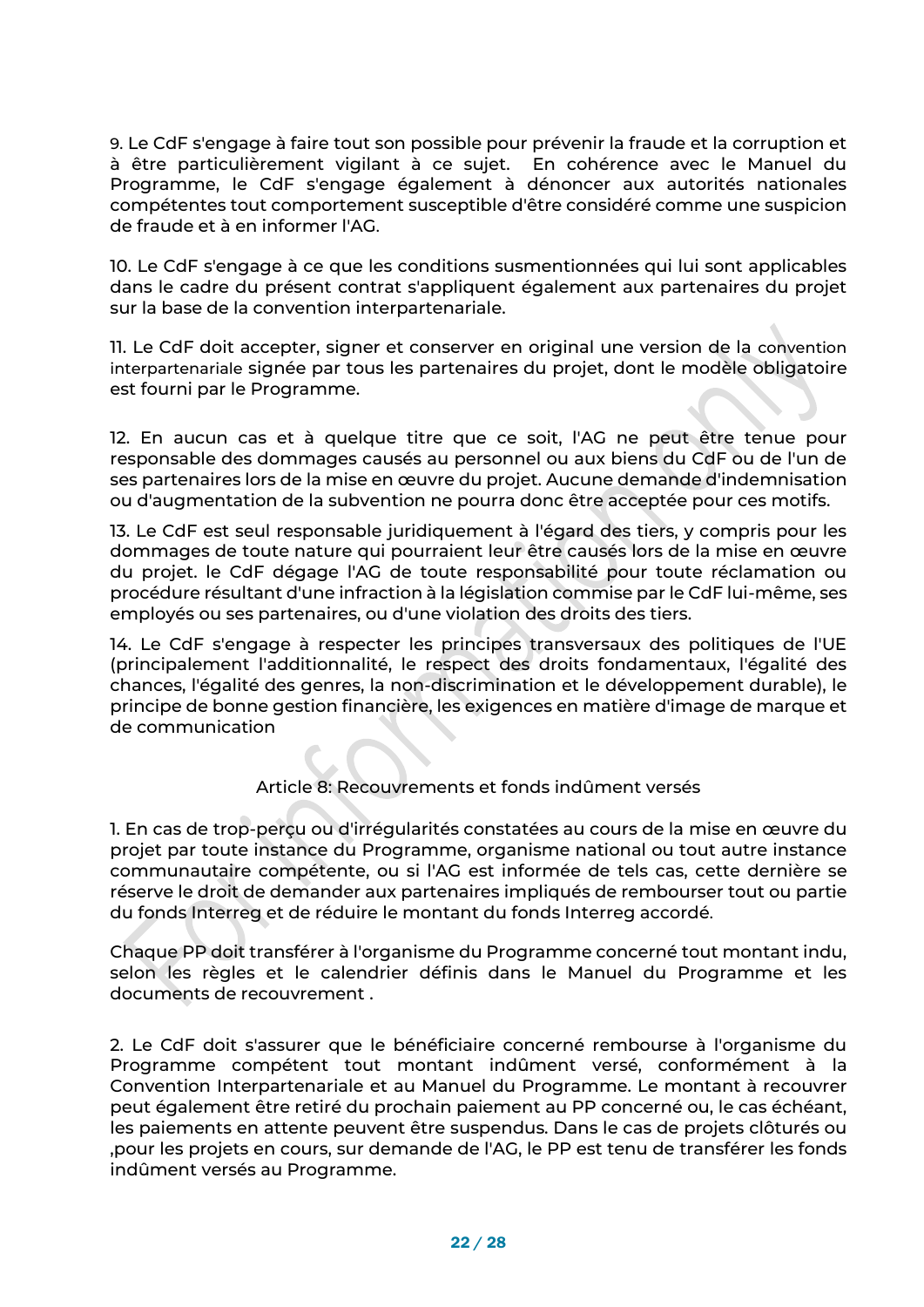3. Si le bénéficiaire impliqué dans le projet faisant l'objet du présent contrat, ne rembourse pas les fonds indûment versés dans le cadre d'un autre projet financé par le Programme, l'AG a le droit de retirer les fonds correspondants relatifs au PP en question de tout paiement en attente dans le cadre du présent projet.

### Article 9 : Information et communication, publicité et droits de propriété intellectuelle

1. Le CdF s'assure que l'ensemble du partenariat, y compris lui-même, respecte toutes les obligations en matière de publicité, de communication et la charte graphique « Projet », conformément aux règlements énumérés à l'article 1 du présent document et tels que précisés dans le Manuel du Programme.

2. Une fois qu'il a exprimé un avis favorable, le CdF assume l'entière responsabilité du contenu de tout document, publication ou produit publicitaire fourni à l'AG qu'il ait été élaboré par le CdF, l'un des PP ou des tiers pour le compte du CdF ou des PP. Si un tiers réclame des dommages et intérêts (par exemple, en raison d'une violation des droits de propriété intellectuelle), le CdF indemnisera l'AG si celle-ci subit un quelconque préjudice en raison du contenu du matériel publicitaire et d'information.

3. Dans un esprit de coopération et d'échange, le CdF et les PP doivent s'assurer que toutes les réalisations et tous les résultats obtenus dans le cadre du projet sont d'intérêt public et accessibles au public. Ils doivent être accessibles et mis à la disposition du grand public dans un format facilement utilisable.

4. Sur demande, le CdF et les PP doivent fournir à l'AG/SC, aux institutions, organes, bureaux ou agences de l'Union Européenne toutes les réalisations, les documents de communication et de visibilité produits par les projets.

À cette fin, le CdF s'enquiert des droits préexistants attachés aux matériels et s'assure qu'une licence libre de droits, non exclusive et irrévocable, sans coûts supplémentaires significatifs ni charge administrative, pour l'utilisation de ces matériels est accordée aux instances du Programme et de l'Union susmentionnées, conformément à l'annexe IX du Règlement 2021/1060 et précisée dans le Manuel du Programme.

5. L'AG/SC a le droit d'utiliser toutes les réalisations ainsi que le matériel de communication et de visibilité produit par le projet afin de montrer comment les fonds sont utilisés et de garantir une large diffusion des livrables et réalisations du projet, conformément à l'article 49 du règlement (UE) n° 2021/1060 du Parlement européen et du Conseil du 24 juin 2021.

6. Le CdF et les PPs acceptent que les réalisations ainsi que tout matériel de communication et de visibilité soient transmis par l'AG aux autres autorités du Programme, ainsi qu'aux pays participant au Programme ou aux autorités d'autres programmes Interreg et à la CE, afin d'utiliser ce matériel pour montrer comment les fonds sont utilisés, conformément à l'article 49 du règlement (UE) n° 2021/1060 du Parlement européen et du Conseil du 24 juin 2021..

7. Le CdF s'assure qu'il dispose de tous les droits d'utilisation des droits de propriété intellectuelle préexistants, si nécessaire, pour la mise en œuvre du projet.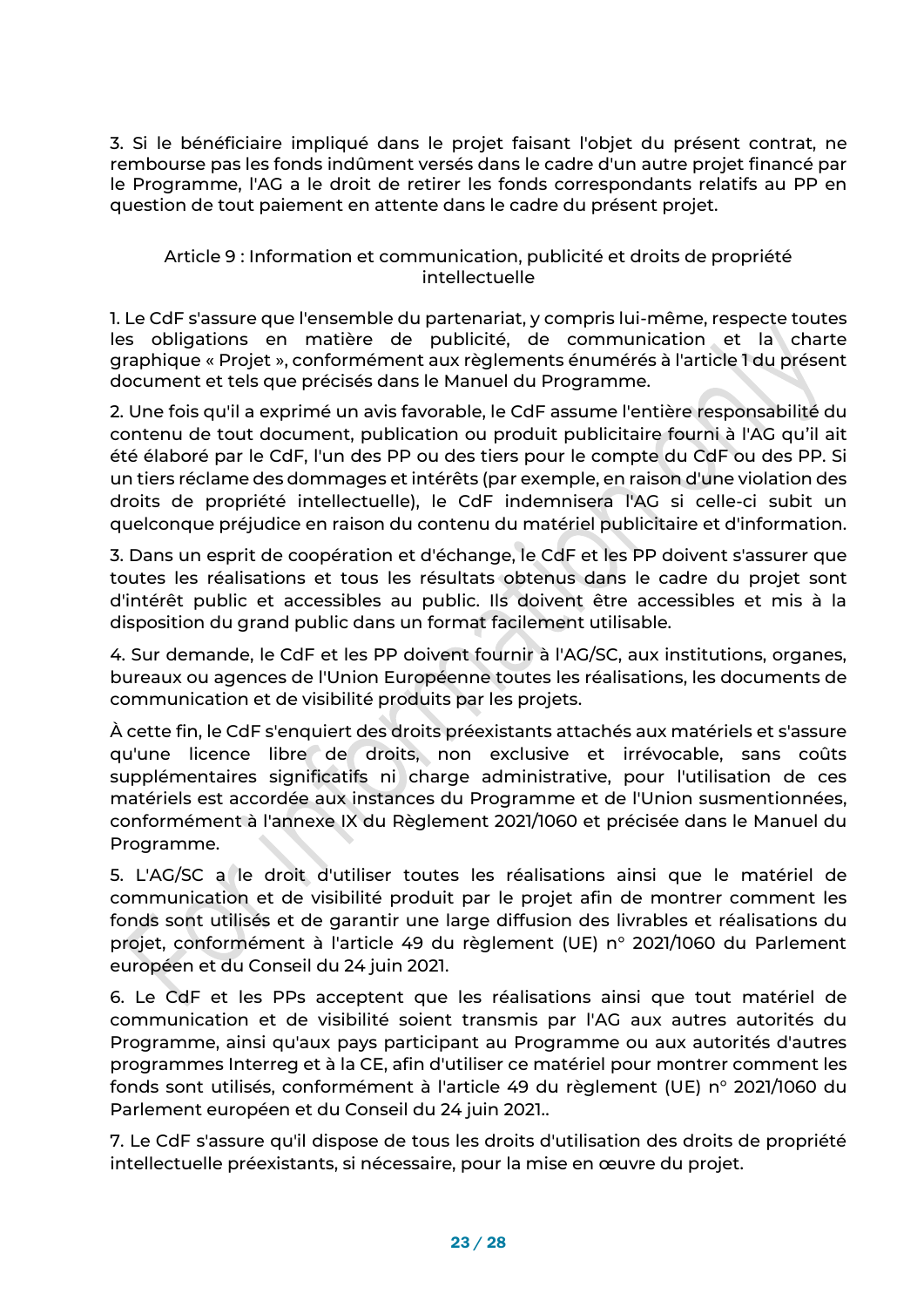8. Le CdF doit informer l'AG s'il existe des informations sensibles ou confidentielles, ou des droits de propriété intellectuelle préexistants liés au projet qui doivent être respectés .

9. Toute campagne de communication, apparition dans les médias ou autre publicité du projet doit être communiquée à l'AG/SC.

10. L'AG doit être autorisée à traiter et à publier, sous quelque forme que ce soit et sur ou par quelque support que ce soit, y compris Internet, (des parties) des données du projet afin de remplir ses propres obligations en matière d' établissement de rapports, de communication et de visibilité découlant de l'ensemble des règles et règlements énumérés à l'article 1. Les données personnelles doivent être traitées conformément au RGPD (cf. article 13 du présent contrat).

11. Le projet doit être conforme aux exigences de la plateforme web décrites dans le Manuel du Programme.

Article 10 : Cession, succession légale

1. L'AG peut à tout moment céder ses droits à des tiers dans le cadre du contrat de subvention. Si l'AG décide de les céder, elle en informera immédiatement le CdF .

2. Le CdF n'est autorisé à céder ses obligations et ses droits à des tiers dans le cadre du contrat de subvention qu'après avoir obtenu l'accord écrit préalable de l'AG et du comité de pilotage du projet

3. En cas de succession légale, le CdF doit transférer tous les droits, devoirs et obligations découlant du présent Contrat de Subvention à son successeur juridique et informer l'AG de cette succession juridique. Il en va de même en cas de succession juridique pour un ou plusieurs des PPs.

Article 11 : Plaintes et litiges

1. Le CdF a le droit de déposer une réclamation formelle au nom du partenariat contre tout acte et/ou décision du SC, de l'AG, ou de tout autre instance du Programme liée à l'exécution du contrat de subvention. .

2. Le présent contrat, ainsi que ses avenants, sont régis et interprétés conformément aux lois de [France]. Ainsi, les lois de [France] s'appliquent à toutes les relations juridiques découlant du présent contrat..

3. En cas de litige entre l'AG et le CdF, des solutions à l'amiable ou des procédures de médiation doivent être mises en œuvre avant toute procédure judiciaire. La procédure à suivre doit être définie dans une partie du Manuel du Programme.

4. Tout litige éventuel relatif à l'exécution du Contrat qui ne pourrait être réglé à l'amiable entre les parties sera présenté devant le tribunal administratif de Marseille, en France.

5. Le contrat est rédigé et signé en français et en anglais. En cas de contradiction entre les traductions de ce document, la commune intention doit prévaloir.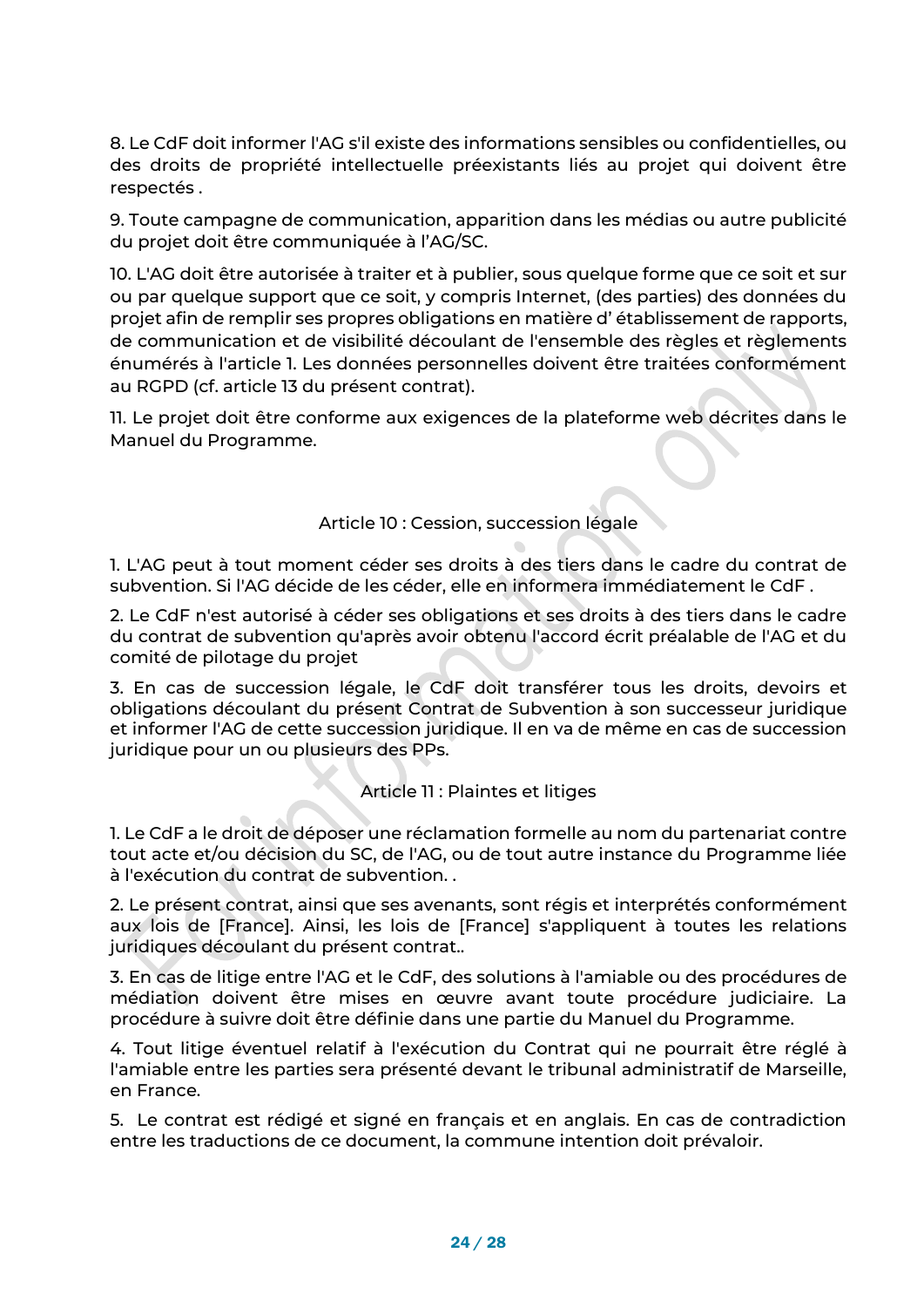1. L'AG peut résilier le contrat de subvention et exiger le remboursement de la subvention, en totalité ou en partie, dans les cas suivants:

a) les informations que le CdF ou les PP devaient fournir dans le cadre de la procédure d'évaluation et de sélection, de la phase contractuelle ou de la mise en œuvre du projet étaient fausses ou incomplètes ;

b le CdF ne remplit pas ou enfreint une condition ou une obligation résultant du contrat de subvention;

c) le CdF devient insolvable, fait l'objet d'une procédure judiciaire, a entamé une procédure de conciliation avec des créanciers, a suspendu ses activités, fait l'objet d'une procédure de faillite ou se trouve dans toute autre situation comparable;

d) le CdF ou toute personne liée, ont commis une fraude ou sont impliqués dans une quelconque activité illégale portant atteinte aux intérêts financiers de l'UE; e) la sortie d'un PP ou un changement de statut d'un partenaire du projet affecte substantiellement la mise en œuvre du projet ou remet en cause la décision d'attribution ;

f) le projet n'a pas été ou ne peut pas être entièrement mis en œuvre, ou il n'a pas été ou ne peut pas être mis en œuvre en temps voulu ;

g) le projet a échoué de manière significative à atteindre les objectifs, les résultats, les réalisations et les livrables prévus dans le formulaire de candidature, sauf si cela est dûment justifié ;

h) le CdF n'a pas soumis les rapports requis, les preuves ou les informations nécessaires demandées par les instances du Programme dans le délai imparti, pour autant que le CdF ait reçu au moins un rappel écrit fixant le délai et précisant les conséquences juridiques d'un manquement à ces exigences;

i) la subvention du Programme a été partiellement ou entièrement utilisée à des fins autres que celles convenues ;

j) le CdF a entravé ou empêché l'audit du projet, ou n'a pas conservé la documentation du projet requise pour l'audit. ;

k) CdF a manqué à son obligation de signaler immédiatement les événements retardant ou empêchant la mise en œuvre du projet, ou toute circonstance conduisant à sa modification;

l) La législation européenne et/ou la législation nationale ont été enfreintes.

2. En cas de résiliation de ce contrat par l'AG, le CdF doit recevoir une notification écrite avec les instructions nécessaires concernant la clôture du projet. Lorsque la résiliation du contrat est fondée sur le paragraphe 1 du présent article, l'AG peut demander le remboursement total ou partiel des montants déjà versés au titre de la subvention, proportionnellement à la gravité de l'irrégularité en question, après avoir permis au CdF de présenter ses explications. L'AG doit informer le CdF en lui donnant un préavis écrit de [30] jours ouvrables.

3. En cas de force majeure, c'est-à-dire si des circonstances extérieures exceptionnelles rendent la mise en œuvre du projet excessivement difficile ou dangereuse, et si le contrat de subvention ne peut plus être exécuté de manière efficace et appropriée, les parties peuvent résilier le contrat de subvention moyennant un préavis écrit de [30] jours ouvrables, sans être tenues de payer une indemnité. L'AG peut rembourser les dépenses restantes inévitables engagées pendant la période de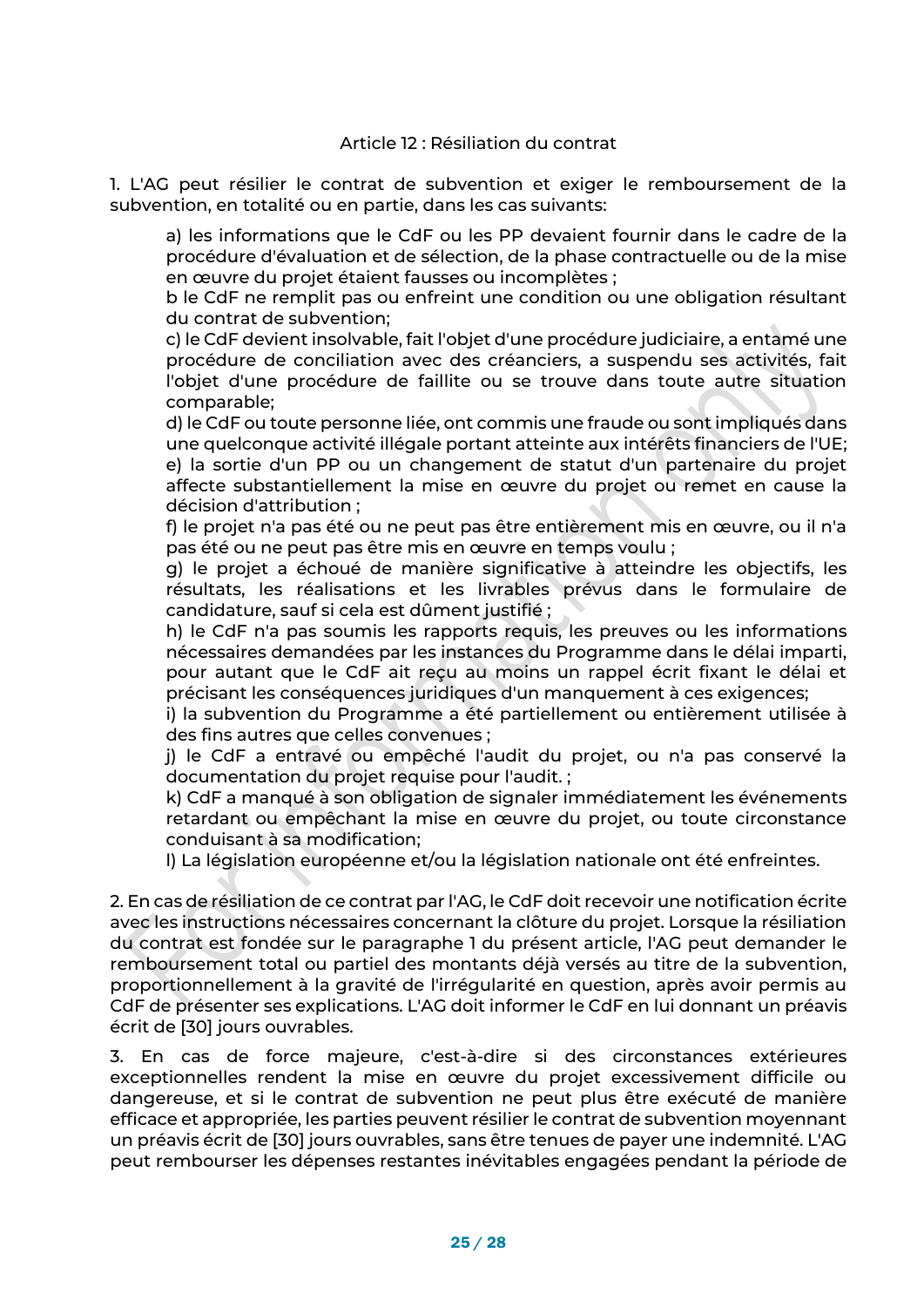préavis (mais uniquement pour les activités et les dépenses qui auraient été correctement exécutées).

4. Si le contrat est interrompu avant son terme par l'une des parties, le CdF est en droit de réclamer des paiements au Programme uniquement pour la partie du projet réalisée et les activités exécutées avant la fin du contrat, sans préjudice des règles d'éligibilité des dépenses indiquée dans le Manuel du Programme.

5. Pour les cas visés à l'article 12.1 et avant d'informer officiellement le CdF de la résiliation du contrat, l'AG suspendra les paiements non encore honorés à titre provisoire et sans préavis.

6. Le contrat peut être résilié par accord mutuel écrit entre le CdF (au nom des partenaires du projet) et l'AG .

#### Article 13 : Gestion et protection des données

1. Toute donnée personnelle relevant du contrat de subvention doit être traitée par l'AG/SC ou les autres instances pertinentes du Programme conformément au règlement (UE) 2016/679 du Parlement européen et du Conseil du 27 avril 2016 relatif à la protection des personnes physiques à l'égard du traitement des données à caractère personnel et à la libre circulation de ces données (règlement général sur la protection des données/ RGPD .

2. Conformément à l'article 4 du Règlement (UE) 1060/2021, l'AG, les autres instances du Programme et la Commission doivent être autorisées à traiter les données à caractère personnel lorsque cela est nécessaire à l'exécution de leurs obligations respectives au titre de l'ensemble des règles et règlements visés à l'article 1er, notamment pour le suivi, l'établissement de rapports, la communication, la publication, l'évaluation, la gestion financière, les vérifications et les audits visant à déterminer l'éligibilité des participants.

3. L'AG peut transférer les données relatives au projet et/ou les données personnelles aux instances du Programme et aux autorités nationales compétentes aux mêmes fins que celles énumérées au paragraphe 2 du présent article. Le CdF ainsi que les PP auront un droit d'accès à leurs données personnelles et un droit de rectification de ces données. Si les PP ont des questions concernant le traitement des données personnelles, ils doivent les adresser à l'AG.

4. En cas de traitement, d'utilisation et de transfert de données personnelles par les PPs du Programme Interreg Euro-MED et des éventuels sous-traitants, ces derniers s'engagent :

- à informer au préalable la personne concernée du transfert et de sa finalité ;

- à obtenir leur consentement exprès ;

- à transmettre au Programme Interreg Euro-MED les coordonnées du Responsable du Traitement des Données et celles de leur Délégué à la Protection des Données s'ils en ont un.

#### Article 14 : Dispositions finales

1. Ce contrat de subvention entre en vigueur à la date de la signature de la dernière de ses deux parties, l'AG ou le CdF. Dans le cas d'activités de projet réalisées dans la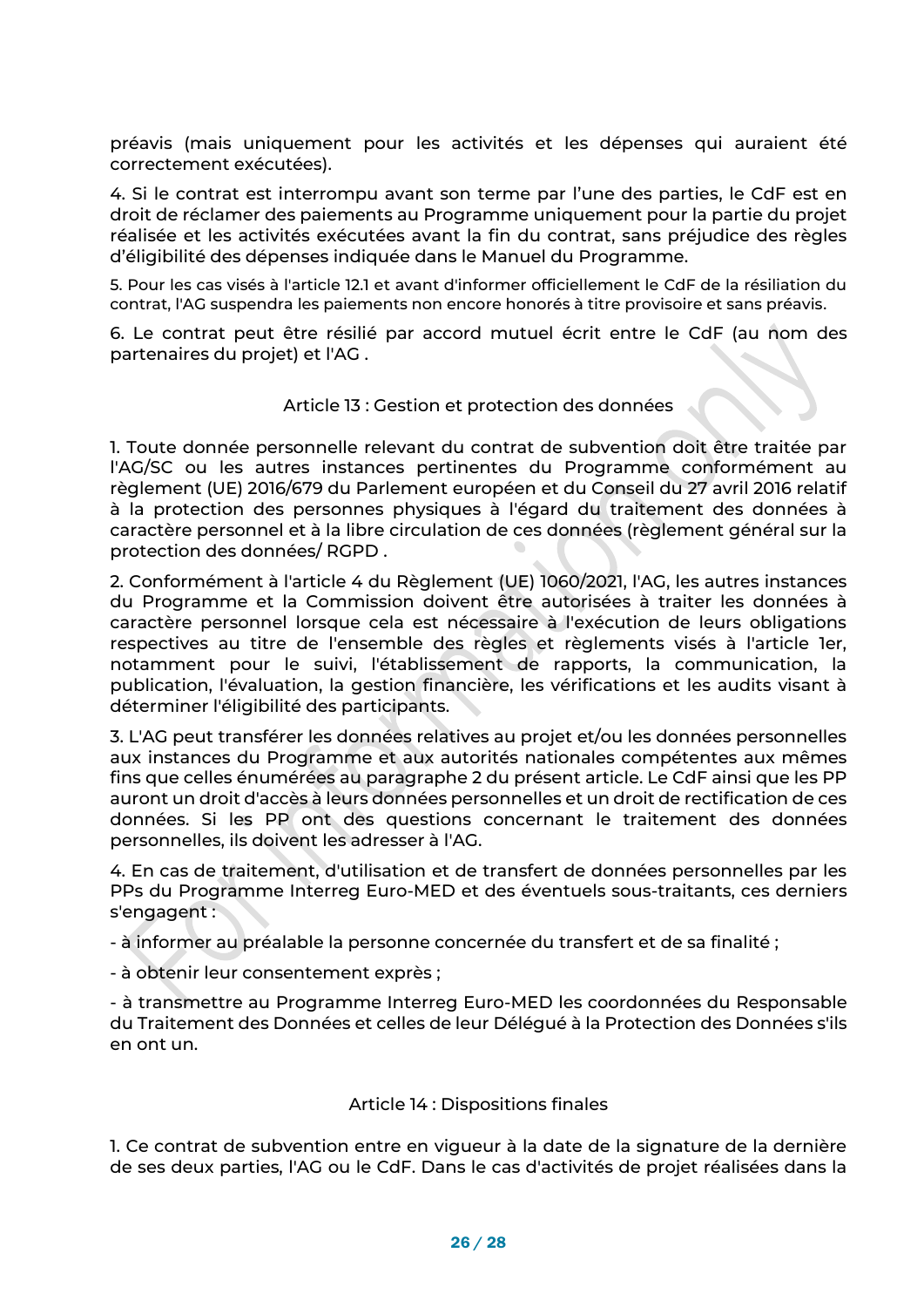phase postérieure au jour de la décision de sélection par le Comité de Suivi du Programme mais avant l'entrée en vigueur du présent contrat de subvention tel que défini ci-dessus (après signature des deux parties), les dispositions du présent contrat de subvention doivent également s'appliquer à cette phase transitoire.

2. La période d'exécution du présent contrat prend fin lorsque les obligations énoncées dans la base juridique du présent contrat seront remplies tant par l'AG que par le CdF.

3. Toute modification au présent contrat doit être faite par écrit.

4. Toute communication relative au présent contrat doit être présentée à l'AG du Programme par écrit, en anglais ou en français, et doit indiquer le numéro, le nom et l'acronyme du projet. Conformément à l'article 69.8 du Règlement (UE) n° 2021/1060 et aux procédures prévues dans la piste d'audit du Programme, l'échange d'informations entre le CdF et l'AG se fait de manière numérique via l'outil de suivi du Programme et, le cas échéant, par e-mail.

#### Article 15 : Annexes

Les documents suivants sont annexés au présent contrat et en font partie intégrante :

Annexe I : Formulaire de candidature consolidé, y compris ses annexes et déclarations obligatoires.

Annexe II : Communication de l'AG notifiant au CdF la décision du Comité de Suivi du Programme.

Annexe III : Convention interpartenariale signée par toutes les parties intéressées.